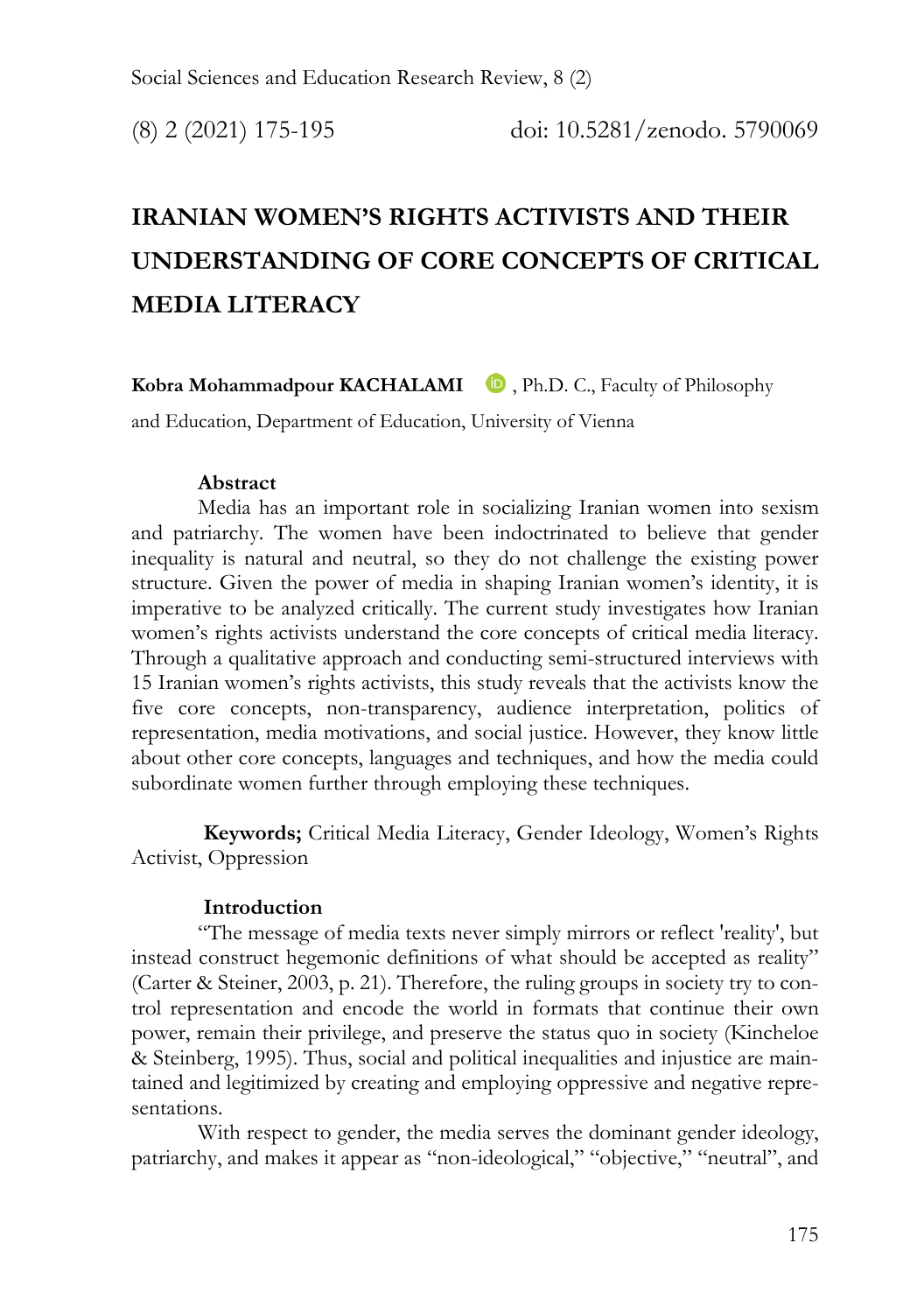"non-gendered". "Sexist messages socialize people into thinking that dichotomized and hierarchical sex-role stereotypes are natural and normal" (Carter & Steiner, 2003, p. 2). By representing women as inferior and associate gender discrimination with human genes and nature, the media could perpetuate male domination and patriarchal values.

Iranian women have been struggling for equality for at least a century since they have been deprived of many of their basic rights and have suffered from sexism and patriarchy (Fazaeli, 2016; Rostami-Povey, 2013; Vogel, 2018). Although Iranian women movements over the last century have made notable achievements in educational, scientific, literary, artistic, economic, and socio-political participation, they still have not succeeded in gaining equal rights in many areas, particularly in matters of the family (inheritance, marriage, divorce, and child custody)"(Tohidi, 2016).

In addition to oppressive gender politics (*World Report* 2021), Iran's state TV perpetuates gender stereotypes and patriarchal values by portraying women as submissive, obedient, dependent, and emotional — in contrast to men, who are active, pioneering, rational, prominent, assertive, and intelligent (Ahmadi, Agili, & Mehdizadeh, 2015; Chanzanagh & Haghpors, 2010; Navabakhsh & Ghomi, 2011; Rahmani, 2016). Depicting women as mothers and housewives, and men as fathers, employed outside the home, and being the breadwinners normalizes the dominant sexist ideology and gendered divisions of labor in Iran (Bashir & Parvaneh, 2018; Habibpoor Getabi, Talebi, & Ahangran, 2013; Khoei, 2016). Besides, by attributing specific tasks and behaviors to femininity and masculinity, TV series and advertisements construct and maintain gender identity within the dominant male-controlled system. Iran's national TV further manipulates women to reject emancipation and feminism by portraying those resisting normative behavior as deprived of family, having no personal life, aggressive and unsuccessful (Murray, 2014; Rahmani, 2016).

The portrayal of women as inferior and subordinate, and men as dominant and superior, Iranian TV seeks to stabilize and continue male supremacy and the unfair gender relations inherent in the existing discriminatory laws and culture. In this way, TV serves to legitimize sexism and patriarchy and describe them as common sense and concrete reality that cannot be changed or challenged.

Given the power of media, particularly Iran's national TV, in shaping Iranian women's identity, reproducing, reinforcing, and legitimizing gender ideology, it is crucial to read media messages critically. Otherwise, oppressive representation leads to perpetuating gender oppression. Through learning critical media literacy, they can be empowered to reveal latent messages in the media and learn to resist the messages (Alvermann & Hagood, 2000; Share, 2009).

This paper examines how Iranian women's rights activists understand the core concepts of critical media literacy. This paper is divided into four parts, in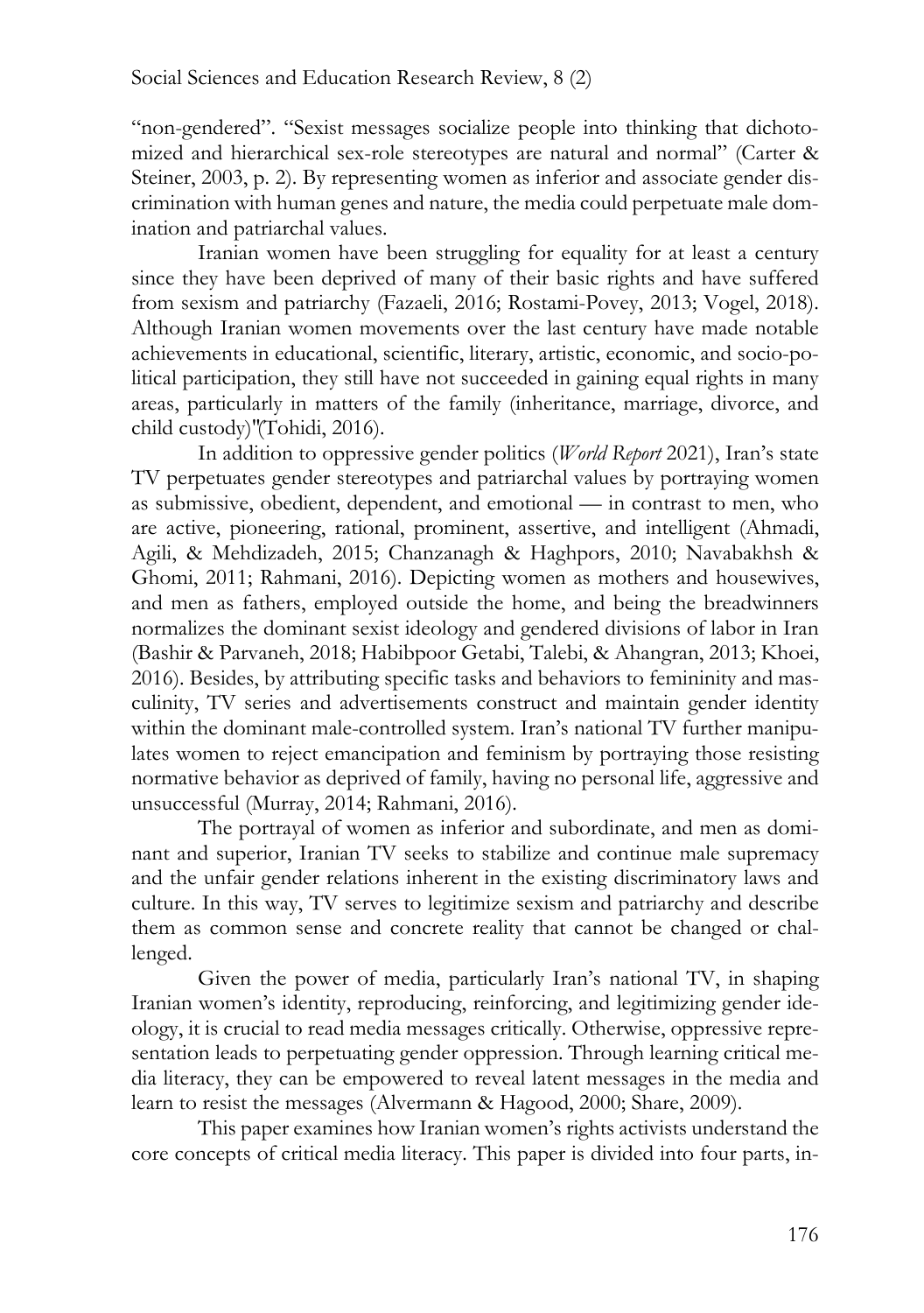cluding review researches on media literacy in Iran, the study's theoretical framework, the method used, and Iranian women's rights activists' views on core concepts of critical media literacy.

#### **Media Literacy among Iranian Women**

Despite the important role of media in reinforcing dominant gender ideology, media literacy education has not yet been developed to empower Iranian women. There is also inadequate research in the area. The relationship between media literacy and the impact of commercials on female students was studied by Zendehboodi and Zendehboodi (2011). By questionnaires, the findings show that commercials less influence students (at Allame Tabatabaei University) with more media literacy. Besides, the students who consume media more, their media literacy level is lower. Similarly, the positive effect of media literacy is revealed by Bahmani and Bostani (2015), studying 410 women in Shiraz city. The research demonstrates that improving media literacy decrease consumption.

Fazelian Dehkordi and Mohammadi (2017) find out how there is an association between media literacy and reading newspapers, books, journals, listening to music, watching TV, and using the Internet among women in Kurd City. By questionnaires, the study demonstrates that the women consumed the media products more with increasing media literacy. Knowing the owner of the media also influences the consumption of the media.

The impact of media literacy on students' attitudes toward self-medication with slimming supplements was investigated by Solhi, Jormand, and Gohari (2016). The authors studied 98 students in female dormitories at the University of Medical Sciences in Iran through a questionnaire technique. They found that mean scores for attitudes about body image, self-esteem, and media literacy dimensions in both a test and a control group were moderate, with no significant differences between groups before a quasi-experimental media literacy education intervention. However, one and three months after the intervention, mean scores for body image attitudes, self-esteem, and media literacy were significantly improved in the control groups. The results reveal that the attitudes about slimming supplements could improve by media literacy education.

The influence of media literacy on female students' beauty surgery was examined by Khazir, Dehdari, Majdabad, and Tehrani (2016). By applying questionnaires, the authors studied how media literacy education could impact on the attitudes of female students about cosmetic operations at two female dormitories at Tehran University of Medical Sciences. The research indicates that the female students' opinions on cosmetic surgery were significantly affected by media literacy education, increased self-esteem, and reduced body dissatisfaction.

Given the high consumption of the Internet by Iranian women, the role of critical media literacy in Iranian women's virtual activities was studied by Montazerghaeim and Sahabn Kasegar (2015). Based on the completed questionnaire of 429 Iranian women identified as active in cyberspace, the research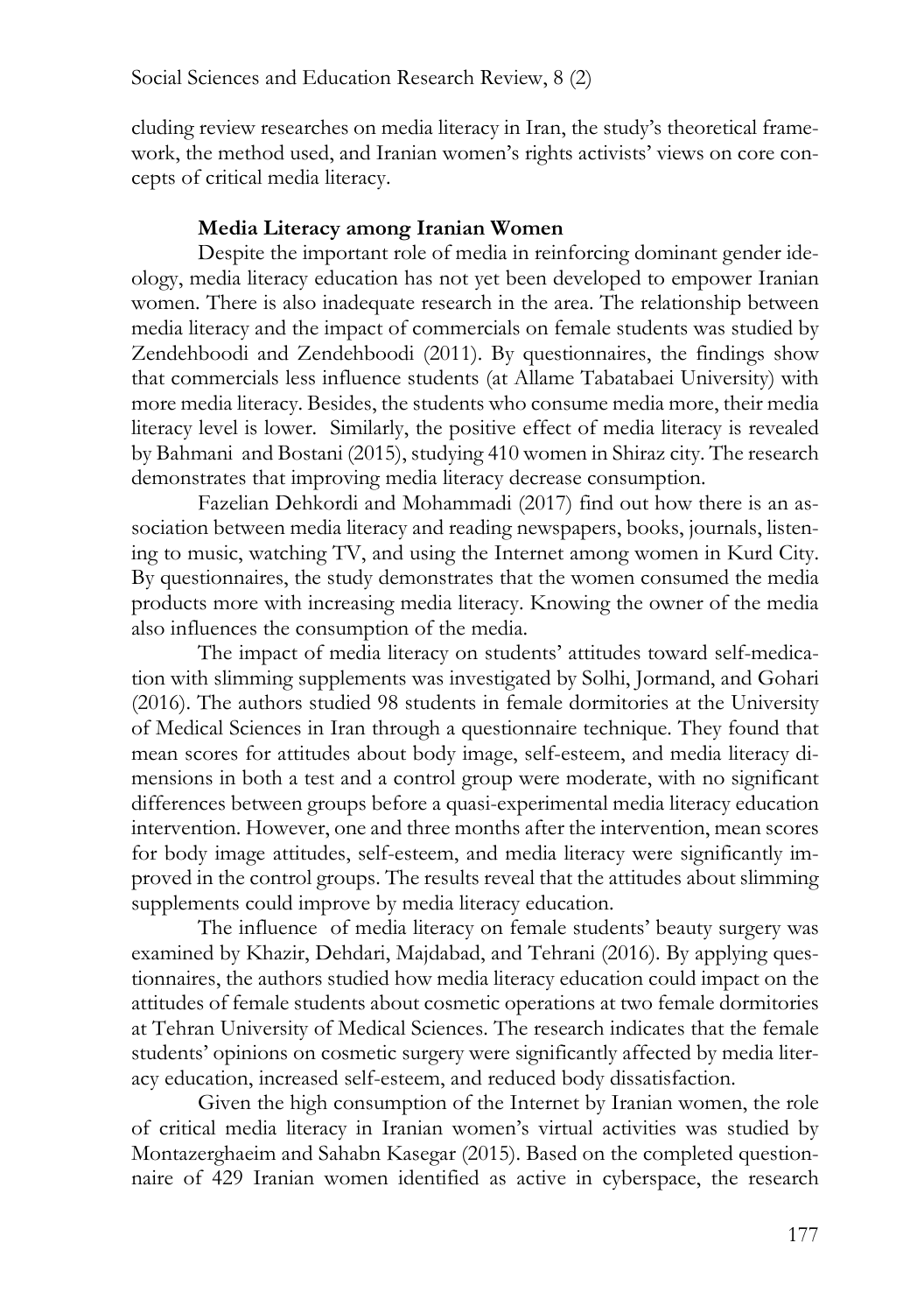demonstrates that women with higher critical media literacy used the Internet more to motivate others, influence people's views, share knowledge and skills and express themselves creatively.

Reviewing the researches reveals that the harmful effects of media usage, such as overconsumption, could be decreased by media literacy. In other words, in most of the studies, a protectionist approach was applied to media literacy to demonstrate how media literacy may lower the damaging impacts of media messages. The review also reveals the despite the vital role of media in shaping identities, there are insufficient studies about media literacy, particularly the critical approach of media education. Thus, the current study intends to explore the critical perspective on media literacy among Iranian women's rights activists by a qualitative method.

#### **Theoretical Framework**

Critical media literacy and feminist standpoint guide the researcher to formulate a question, choose a method and participants, collect and analyze data. Feminist standpoint theory represents a way for women, as an oppressed group, to become empowered (Harding, 2004). Based on the theory, women "need to understand the conceptual practices of power through which their oppression was designed, continued and made to seem natural and desirable to everyone" (Harding, 2004, p. 7).To struggle against women's subordination, they require to realize how the subordination works in diverse ways and how gender discrimination is made not only to seem natural but indeed desirable.

According to feminist standpoint theory, it is easier for oppressed groups and marginalized people to understand oppressive situations and positions than those who do not experience oppressive structures (Narayan, 2004). However, just experiencing the subordination does not result in critical consciousness automatically. "The moment of critical insight is one that comes only through political struggle for it is blocked and its understandings obscured by dominant, hegemonic ideologies and the practices that they make appear normal or even natural" (Harding, 2004, p. 9). Raising critical awareness and revealing the structures of oppression needs collective, intellectual, and political struggle (Van Heertum & Share, 2006).

Considering the important role media plays in sustaining gender inequality and making it seem natural, women need to acquire knowledge to comprehend that oppressive structure, thereby empower themselves to struggle against gender oppression collectively and individually. They require to discern how the marginalization of women is designed, sustained, and naturalized through media representation.

Since critical media literacy aims to liberating individuals by critical understanding of media (Engstrom & Beliveau, 2021) it could empower women to discern hegemony and power in media representations. Critical media literacy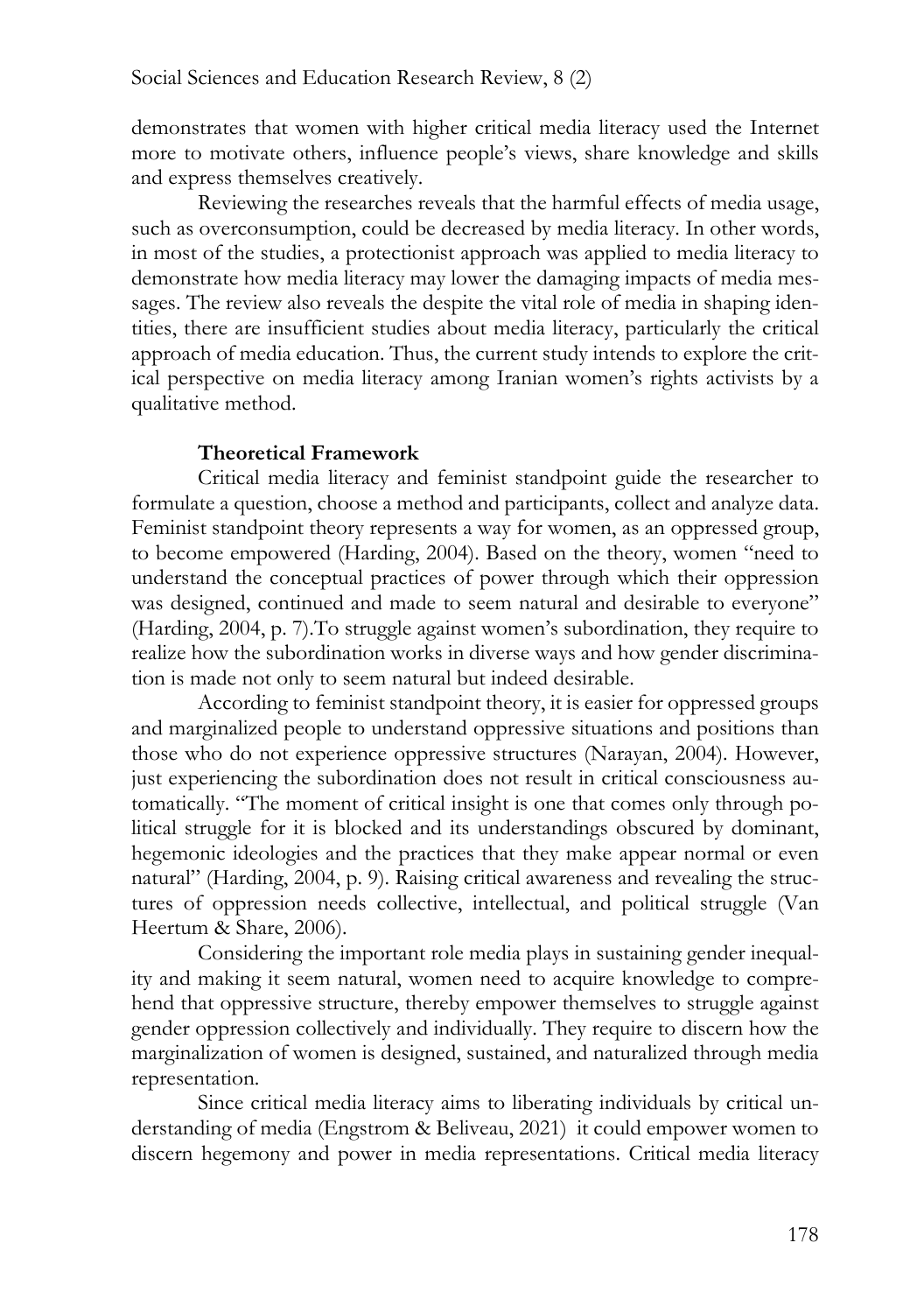exposes the structure of oppression and power in media materials and analyzes dominant ideologies. As Kellner and Share (2007b) point out:

Critical media literacy focuses on ideology critique and analyzing the politics of representation of crucial dimensions of gender, race, class, and sexuality; incorporating alternative media production; and expanding textual analysis to include issues of social context, control, and pleasure (p. 8).

Thus critical media literacy includes a critical analysis of ideologies in media texts and scrutinizing representation of gender, race, and ethnicity in media messages (Kellner & Share, 2009). Discerning ideologies inspires "readers to perceive that all cultural texts have distinct biases, interests, and embedded values, reproducing the point of view of their producers and often the values of the dominant social groups" (Durham & Kellner, 2009, p. xiv). Thus, "notions of ideology and hegemony, as well as the politics of representation in media (which includes dimensions of sexism, racism, classism and homophobia, to name a few) are central concerns" in media literacy (Hammer, 2009). This is a vital step in reading media critically; otherwise, oppressive representations can maintain inequality and injustice.

In terms of gender, critical reading of media focuses on representing gender, sexism and critical questions that dispute specific depictions of gender (Iyer & Luke, 2011). It helps women question the social construction of gender and sexist ideology and rebut the claimed connection of gender with biology and genetics (Funk, Kellner, & Share, 2016).

Critical media literacy has six core concepts (Funk et al., 2016; Kellner & Share, 2007b, 2019). The first concept is non-transparency, which indicates that media products are not unbiassed and transparent but are instead socially created and shaped. Thus, they represent reality by offering a biased selection of a socially created reality. Languages and techniques of media materials are the second concept and involve discriminating languages, genres, codes, and conventions used in media messages.

Audience interpretation is the third one, which implies that audiences are active in the meaning-making process and how groups understand media messages similarly or differently, depending on multiple contextual factors.

The next concept, politics of representation, examines the process of representation in media to reveal issues of bias, point of view, ideology, omission, power, privilege. The fifth concept, media motivation, indicates that **"**all media texts have a purpose (often commercial or political) that is shaped by the creators and/or systems within which they operate"(Kellner & Share, 2019, p. 8).

Social Justice is the last core concept of critical media literacy and points out that media messages are not created in a vacuum; they influence people within societies. It helps to question racism, classism, and sexism, and how some people and groups benefit more than others from media messages, as well as how some groups are further marginalized.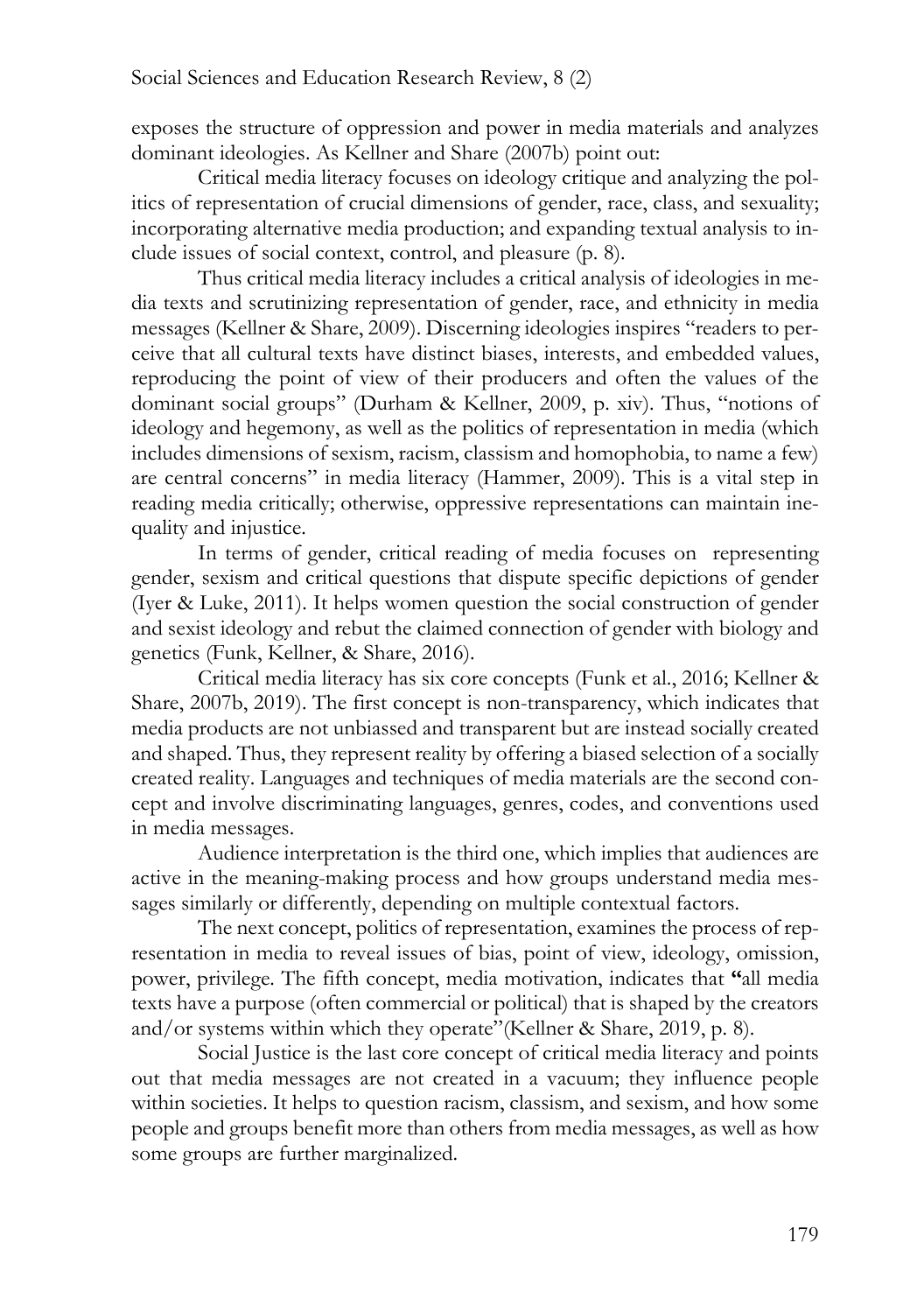Feminist standpoint theory guides the study to select Iranian women's rights activists for interview. As a marginalized group, perceiving the structure of gender oppression in media representation is easier for them and also being engaged in the political struggle against gender oppression. Critical media literacy, which could empower Iranian women to develop critical insight and dissect gender ideology, is applied to analyze data and findings.

#### **Method**

The purpose of this study is to explore how Iranian women's rights activists understand the core concepts of critical media literacy. A qualitative approach and a semi-structured interview are used for achieving the purpose. The interview helps to explore people's knowledge, views, understandings, interpretations, experiences, and interactions, all meaningful parts of social reality (Mason, 2002).

Purposeful sampling was used to select the participants of the study. In the sampling, the researcher purposefully choose individuals and sites to learn or understand the central phenomenon (Creswell & Clark, 2017). As mentioned earlier, Iranian women's rights activists were selected to interview, as they are engaged in political struggles against gender inequality and discrimination in Iran. As a result, they have a critical view of women's subordination and marginalization. According to feminist standpoint theory, they also understand oppression more easily than dominant groups. Therefore, in this study, participants were Iranian women's rights activists with at least three years of experience in the struggle against gender discrimination in Iranian society. By a snowball sampling, 15 Iranian women's rights activists were selected for the study. In the sampling, key participants were requested to suggest other suitable subjects for the research (Creswell, 2012).

Semi-structured interviews were conducted with fifteen women's rights activists to explore how they understand the core concepts of critical media literacy. Data analysis and discussion subsequently followed with using a critical media literacy framework, and with an emphasis on its core concepts. All names used here are pseudonymous.

## **Findings and Discussion**

This section discusses how Iranian women's rights activists understand the core concepts of critical media literacy. As the findings reveal, the Iranian women's rights activists perceive the principle of non-transparency, audience decoding, politics of representation, media motivation, and social justice. However, most of them do not know the techniques of media representation used to attract audiences and deliver messages. The activists did not discern how media and Iran's state TV productions could subordinate women further by employing particular techniques.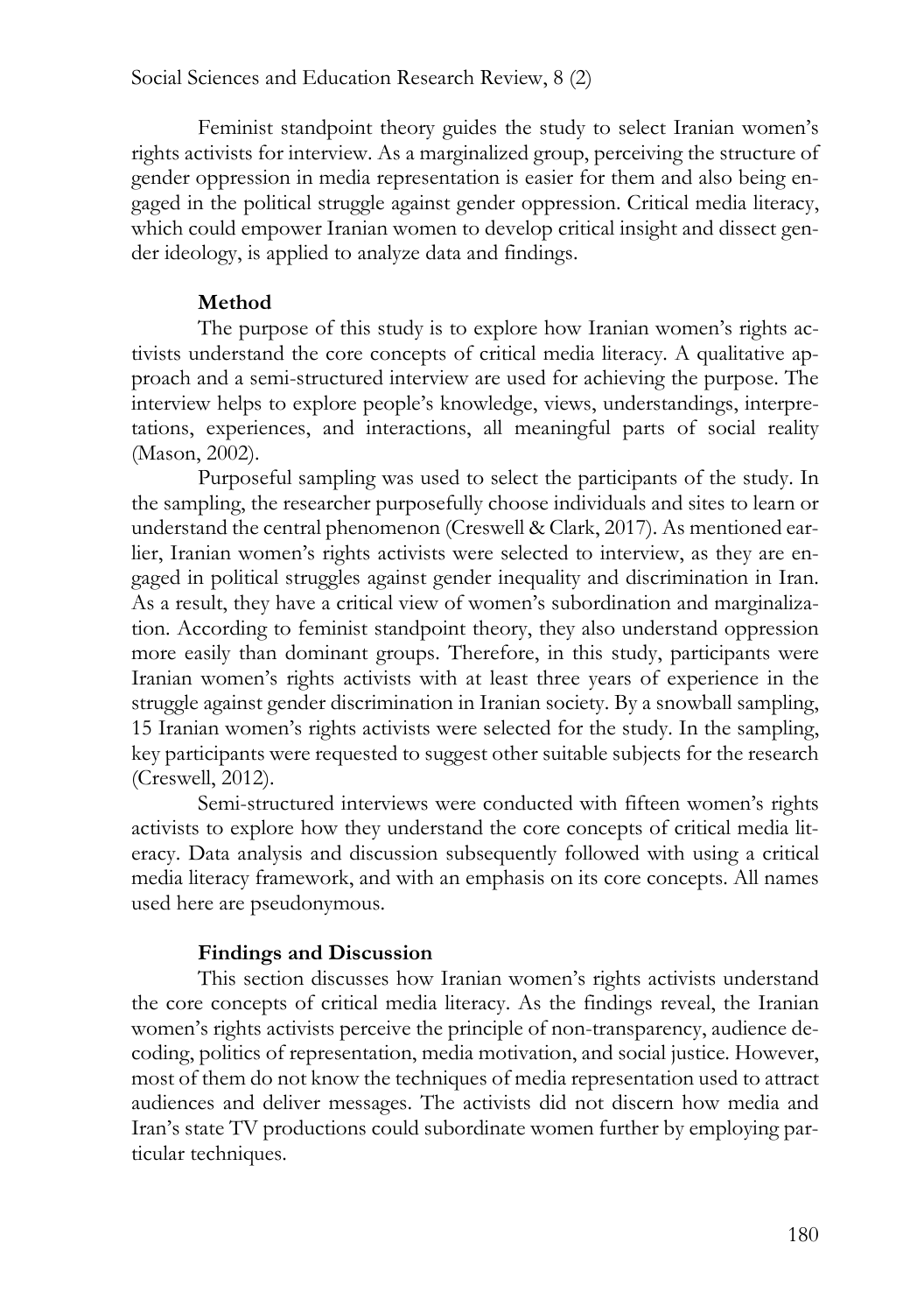## Principle of Non-Transparency

According to critical media literacy, one important concept is understanding the relationship between media and reality. The media does not present simple reflections of external reality; they present productions with specific purposes (Silverblatt, 2013). This concept helps in understanding that although media productions appear to be natural, they are, in fact, constructed and include a range of decisions. Accepting media representations as "real" is highly problematic, and it allows harmful stereotypes to become naturalized (Share, Jolls, & Thoman, 2007). Most women's rights activists believed media do not show reality because media have their own interests; gaining money and reproducing the dominant ideology. In this regard, Melina, a 44-year-old activist, explained: "In the Islamic Republic [of Iran], media are controlled by the ruling system, and they should follow its interests… . They must then represent things that support its [dominant system] interests." And Tarannom, 34 years old, expressed:

"Each medium promotes its sponsor's interests. When you watch Gem TV [you can see] that the jewellery, [which is presented] in the *Harim Soltan* series, is on the market or advertised with the highest price, you can conclude that the series is not made based on historical documents … but they want to sell the jewellery which the actresses wear."

Melina mentioned that since Iran's political system controls media, they must follow the system's interest and show things that support its interests. Tarannom also believed that media make reality based on their interests, including gaining money and economic benefit. She argued that every medium has its sponsor, then it looks out for its (sponsor's) financial benefit. For example, Gem TV (a satellite channel) showed a historical series in which the actresses wore certain jewelry. The jewelry was also sold in the market for a high price. It demonstrates that the series is not based on historical documents and real events but is designed to sell the products. In other words, they (the TV) did not represent reality (in history); they just made programming for financial advantage.

Ava, 33 years old, stated that another interest of the media is maintaining the dominant system's power and ideology;

"[Iran's dominant system] uses many tools to maintain its power, and media is one of the most potent tools … . One of its [Iran's dominant system] aims is perpetuating the subordinated status of women … .They use media for their purpose, and as a result, do not portray reality and truth."

According to her, the media try to sustain the dominant system's power, so they do not show reality. Reinforcing the dominant patriarchal structure and perpetuate the subordination of women is the purpose the ruling group is looking for.

Similarly, Armita, 30 years old, noted that media does not show reality because reality does not exist. Everybody sees reality based on their ideologies and perspectives. "It is clear media does not show reality. Reality does not exist.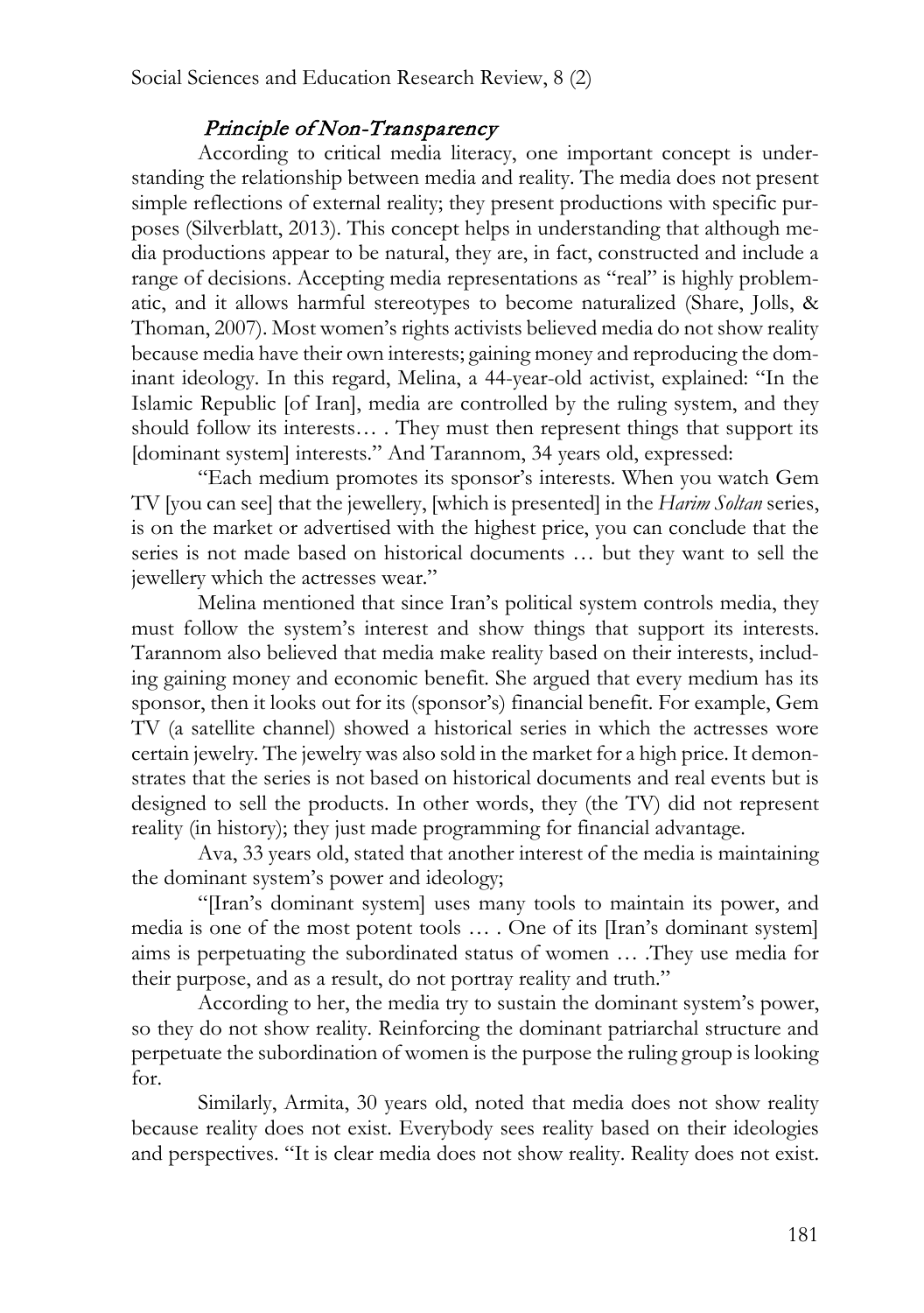I show reality based on my camera and view … If I am a feminist, I show it in one way … and liberals show it in another way."

Parnian, a 28-year-old activist, thought media not only does not show reality because of their ideology but also, they make and represent a version of reality based on the worldview they want their audience to adopt. "The message of media texts never simply mirrors or reflect 'reality', but instead construct hegemonic definitions of what should be accepted as reality"(Carter & Steiner, 2003, p. 2).

In summary, the findings demonstrate that media, particularly Iran's national TV, are not transparent and do not show reality because they have their particular interests; gaining benefit and money, maintaining power, and reinforcing the dominant ideologies, such as sexism.

Drawing on critical media literacy (Kellner & Share, 2005, 2007b, 2009), the findings indicate that Iranian women activists challenge media power to present transparent messages. They perceive that media has interests that could be economic or ideological; so, they do not represent reality. They comprehend media messages are created by people who make decisions about them, so all messages are influenced by bias, ideological positioning, and the interest of those who create the messages. In a similar way, media in Iran controlled by the ruling group are influenced by that system's interests and ideology. As a result, they do not show reality.

## Techniques of Representation

Another key concept of critical media literacy is representation techniques, including words, music, color, movement, camera angle, and other techniques that influence the meaning of media messages. Most of the women's rights activists have little knowledge about techniques such as music, camera angles, and lighting in media representation. Even when the researcher explained the techniques further and gave them examples, they remained unclear. Some believed that techniques are professional, and it is not their job to know them. For example, Mitra, a social facilitator, stated: "I do not know [about the techniques] much, it is professional." Only a few knew about colors and a little about music. Armita, a 30-year-old activist, said, "In [Iran's] national TV advertisements, music, fast cutting, strange jump cuts, strong color … happy music in series are used."

As a result, most of the women's rights activists do not know and understand how media such as Iran's national TV could legitimize women's subordination by using the techniques of gender representation. Mitra, 38 years old, said: "I do not know how much techniques can impact [ on the subordination of women], I do not really know, because it is professional." However, she recognized how the use of music relates to the oppression of women: "Soft music is used to represent the weakness of women … Harsh music is deployed for bad, evil women."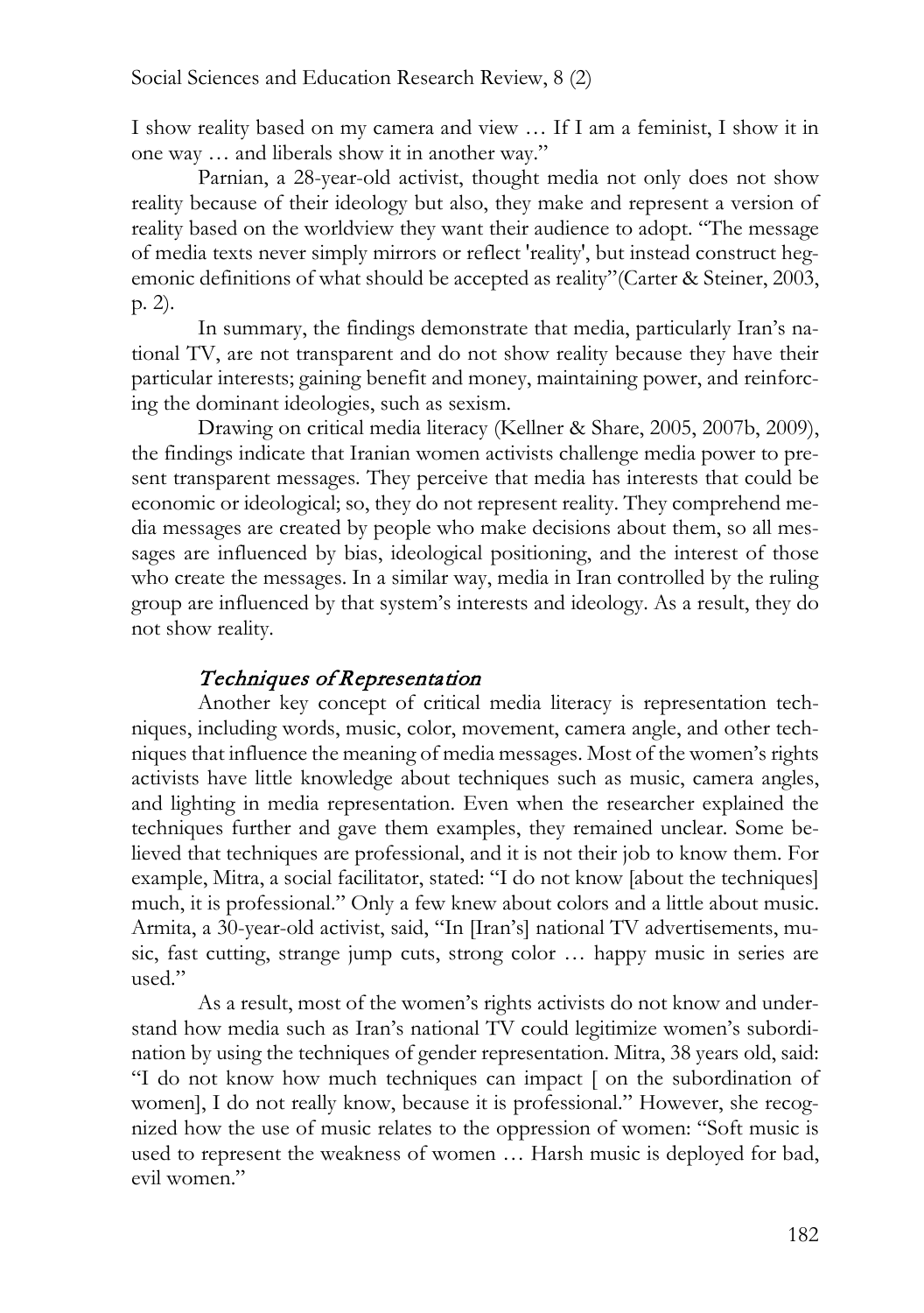A few activists knew a little about how the techniques are used to oppress women further. They understood how particular clothing or dress contributes to meaning. For example, women who have chador and care about hijab are portrayed as good and acceptable, while the women who do not care about these things are presented negatively. Melina, 44 years old, noted:

For example, in series and movies [on Iran's national TV], at most times, good women wear a chador. It means a good woman wears a chador; while rarely seeing positive representations of women in a series wearing a manto [a long dress]. Characters in negative roles also do not wear chador most of the time.

Women are identified as "good" by wearing chador on screen, while "bad" women are those who do not care about it. In this way, Iran's national TV service constructs a value on the hijab and legitimizes the dominant system ideology and repressive laws concerning it.

Mahnoosh, a 38-year-old activist, explained that red and colorful dresses are used for divorced, bad women, and this is how TV contributes to the subordination of Iranian women. She continued by identifying how media impose special codes for women:

I have to wear colors which are not my choice … . Iranian women usually wear black because the media shows it. In our media, bright and attractive colours are not used for good people … .If I wear a red color, I do not feel comfortable, and people look at me badly … . the media produces it … and men are allowed to annoy me [since I am considered a bad woman]. Then it [the representation] affects my choice … the verbal violence leads me not to wear red … because I do not want to be harassed.

Mahnoosh explained why most Iranian women wear black. On Iran's national TV, good women do not wear bright and colorful attire, as that is what bad people wear. As a result, if women wear colorful clothing, they do not feel comfortable, and people consider them bad. Besides, the representation allows men to annoy those who wear colorful dresses, as they are marked as not being good women. It affects Iranian women's choices, as they cannot wear any color they like without facing verbal and nonverbal violence and harassment.

Portraying bad women via costuming in the media has influenced public opinion and how women are recognized. In other words, society judges women based on the color of their dress, with those wearing bright or colorful dresses considered to be bad women. In contrast, those who wear dark colors are known as good and respectable women. This representation causes limitations for women and restricts the choices available to them.

The current findings demonstrate that most of the Iranian women's rights activists did not understand the techniques used by media to represent social and cultural values on the screen. Further, they do not discern how TV programs, along with other media, subordinate women more by employing different techniques.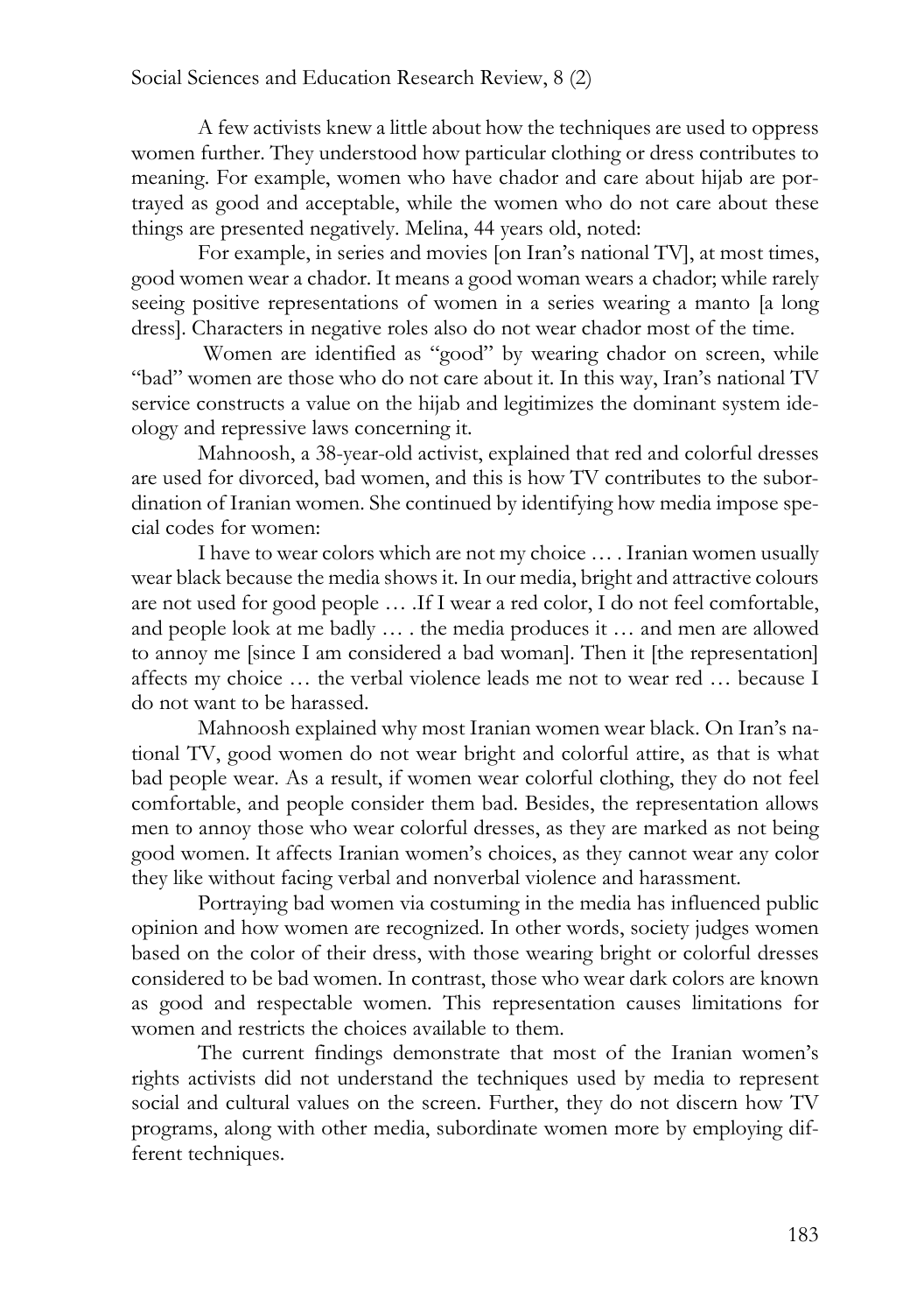A significant observation is the women's rights activists failed to perceive the technical and creative aspects of media products, including the choice of camera angles, and the effects of color schemes, and the visual and audio effects. The techniques could create specific impressions and ideological statements. For example, camera angles can make products appear larger, or women appear smaller and more diminutive (Luke, 2003). A high camera angle, looking down on actors, could make a woman appear less powerful and less significant, or even submissive. In contrast, a low camera angle causes them to appear more powerful or dominant. The findings demonstrate that the Iranian women's rights activists did not identify how media techniques and languages play an essential role in the women's marginalization and reinforcing dominant ideologies.

#### Audience Interpretation

The next concept is related to audience interpretation. As Kellner and Share (2009) point out, understanding this concept helps develop democracy. "The perception of different audiences means there are multiple interpretations, which enhances a pluralistic democracy when its citizenry embraces multiple perspectives as a natural consequence of varying experiences, histories, and culture" (Kellner & Share, 2005a, p. 376). Hearing multiple interpretations can build respect for different cultures and an appreciation for minority and divergent opinions (Share et al., 2007). In this regard, all the Iranian women's rights activists believed gender, ethnicity, religion, class, and experiences could lead to different interpretations of media messages.

Hora, a lawyer, Arina, an unemployed, Kiana, a director, Anahita, a news reporter, Diana, a public relations officer, and Parnian, a social facilitator, explained how gender could influence our interpretation of media messages. Parnian said:

For example, many women ask why most TV programs on Iran's national TV are about polygamy or concubines. A man may not think about it. It is not because he is a proponent of the issue, but it is not his issue and does not affect his interests. [ While it impacts on women's lives], so women think about it a lot.

Parnian believed when Iran's national TV broadcasts shows and films involving polygamy, many Iranian women questioned it, while men did not. It is because polygamy is not a men's issue and interest. Women who suffer from gender oppression think about the representations of polygamy more than men who do not suffer from that oppressive law.

Their views are more in line with feminist standpoint theory in which recognizing oppressive situations and positions for subordinate groups are easier and more achievable for those who have experienced the oppressive structure (Narayan, 2004) because those people have experienced and suffer problems and issues which are produced by the structure.

Hora, a lawyer, and Arina, an unemployed, mentioned the impact of gender awareness in interpreting media messages. If women do not have gender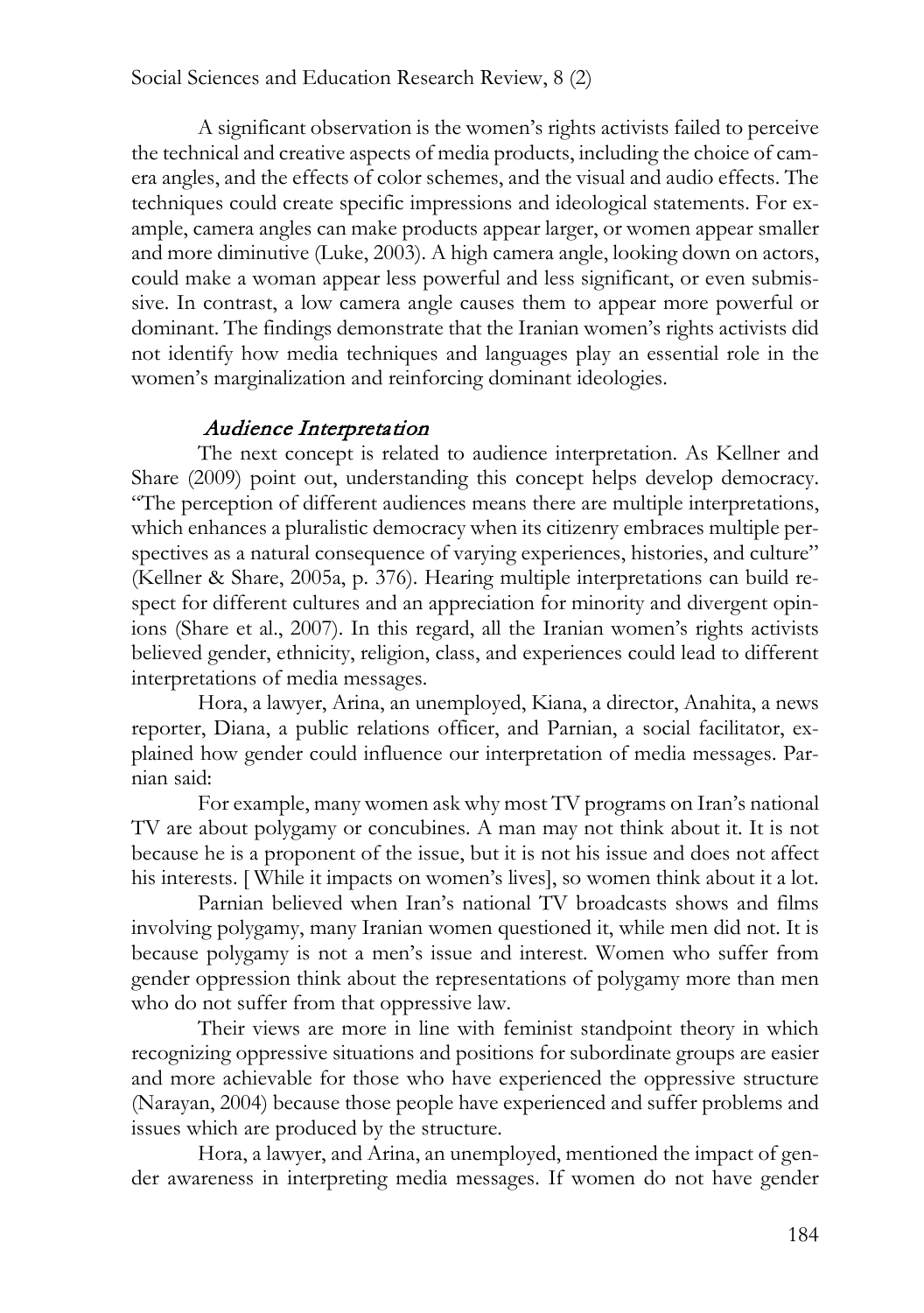awareness, they interpret media messages in line with the dominant sexist ideology. This also confirms feminist standpoint theory. Being an oppressed group, itself may not affect the understanding of gender oppression; critical insight into the structure of gender oppression is required to comprehend the structure. In other words, although being a woman makes it easier to understand oppressive gender representation in media, it is not enough; a critical view is necessary to understand women's subordination in media texts.

Melina, a journalist, and Arina, a 54-year-old activist, believed that besides gender, ethnicity also significantly impacts on people's interpretation of media productions:

Ethnicity is also like that [gender]. For example, when Azari people are represented as stupid or a Mazandarani is portrayed as naïve, those ethnicities react to the representations … .If ethnicity would not impact [ on interpretation] when they [Iran's national TV] mocked Lours, all Iranians should protest, but we saw only Lours protested. Then the ethnicity affects the interpretation.

Melina remarked ethnicity has influences the interpretation of media messages because when an ethnic group is represented negatively on Iran's national TV, only the ethnic protests against the negative representation, not others. It also indicates how experiencing oppression makes it easier to understand the oppressive structure.

Nevertheless, Mana,31 years old, pointed out that the influences of gender, religion, and ethnicity on the interpretation of media messages depend on how a person has been brought up and matured. In the same way, Mahnoosh, an organization officer, believed the conditions of one's upbringing, such as environment and tradition, impact on the understanding of media texts. Mahnoosh argued that people's situations and environments are as important as gender, ethnicity, and religion in people's interpretations of media materials.

Aysan, a journalist, mentioned the role of different cultures in the interpretation of media products, in addition to the other factors. Amrita, a social facilitator, cited the importance of background, level of knowledge, and culture, besides class and gender sensitivity, in interpreting media materials.

People's experiences, such as marriages, are also remarked by Mahnoosh, a 30-year-old activist, as a factor impacting on the interpretation of media messages. For a woman who experiences domestic violence, the interpretation of watching violence in movies is different from a woman who has not experienced it. Portraying domestic violence may not be typical and not surprising to a woman who experiences violence in her marriage, while it is strange to someone who does not experience domestic violence.

In summary, the findings demonstrate that the Iranian women's rights activists understand how gender, ethnicity, class, and religion can influence different interpretations of media texts. Some of the activists believed that those are not the only factors leading to varying understandings of media messages. Peo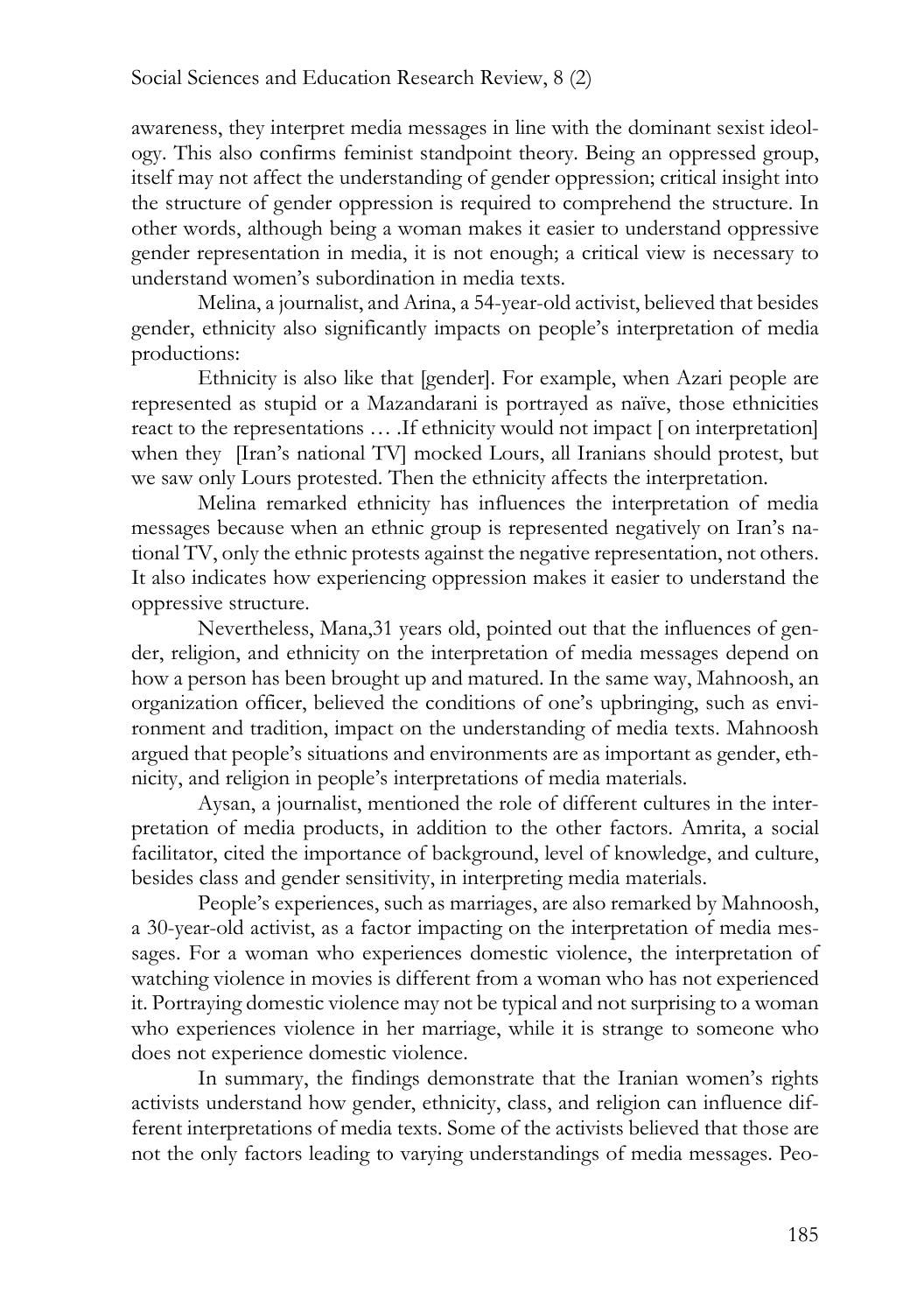ple's upbringing, culture, knowledge, literacy, and life experiences can also influence the interpretations. Some thought these aspects are more important than gender, ethnicity, age, class, and religion.

As mentioned earlier, one significant concept in analyzing media is that "individuals and groups understand media messages similarly and/or differently, depending on multiple contextual factors"(Funk et al., 2016, p. 7). Considering this concept, the Iranian women's rights activists understand how gender, race, ethnicity and different cultures and backgrounds can impact on the interpretation of media texts. They discerned how differences bring various interpretations of media messages and how similarities generate common understandings.

# Politics of Representation

Politics of representation is another core concept of critical media literacy, which involves examining ideology, bias, and point of view in media messages. The study mostly focuses on examining gender ideology as it is represented on Iranian national TV. All the women's rights activists believe that Iran's national TV represents a sexist ideology. It reinforces the dominant gender ideology through portrayals of gender roles and stereotypes, misrepresentation and omission of feminist women, the portrayal of religious patriarchy, and legitimizing gender discriminatory law. As Ava, a social facilitator, indicated, "it is ideology of women's subordination and weakness."

Armita, Mitra, Parnian, Mana, Aysen, and Tarannom mentioned the representation of a gender division of labor and stereotypes based on patriarchal values. Parnian, a social facilitator, noted how women are relegated to the domestic sphere and men are celebrated in the public sphere;

It [Iran' state TV] reproduces traditional gender roles and represents them as good and positive. It shows women are at home, do housework, and [shows] this is right. Men are outside, the breadwinner, and this is right. Moreover, if it changes, some problems will be created.

She mentioned how Iran's national TV promotes traditional gender roles and a gender division of labor. Based on this division, women do housework while men work outside and are breadwinners. As Parnian pointed out, the TV not only represents the division of labor based on gender, it also portrays the division as the right and the most suitable and effective way of life. If these patriarchal gender roles change, supposedly, it will create problems to families and society.

These findings support the studies of Bashir and Parvaneh (2018), Khoei (2016), Ahmadi, Agili, and Mehdizadeh (2015), Habibpoor Getabi, Talebi, and Ahangran (2013), Azin and Heidari Tabrizi (2015), Ravandrad and Mohammadi (2016), Mousavilar & Sh. Leylian (2015), Mehdizadeh and Azar Baragozaz (2016), Aslani and Kianpour (2016) and Kosari, Azizi and Azizi (2015). Each study shows that Iran's national TV reinforces gender division of labor and male domination.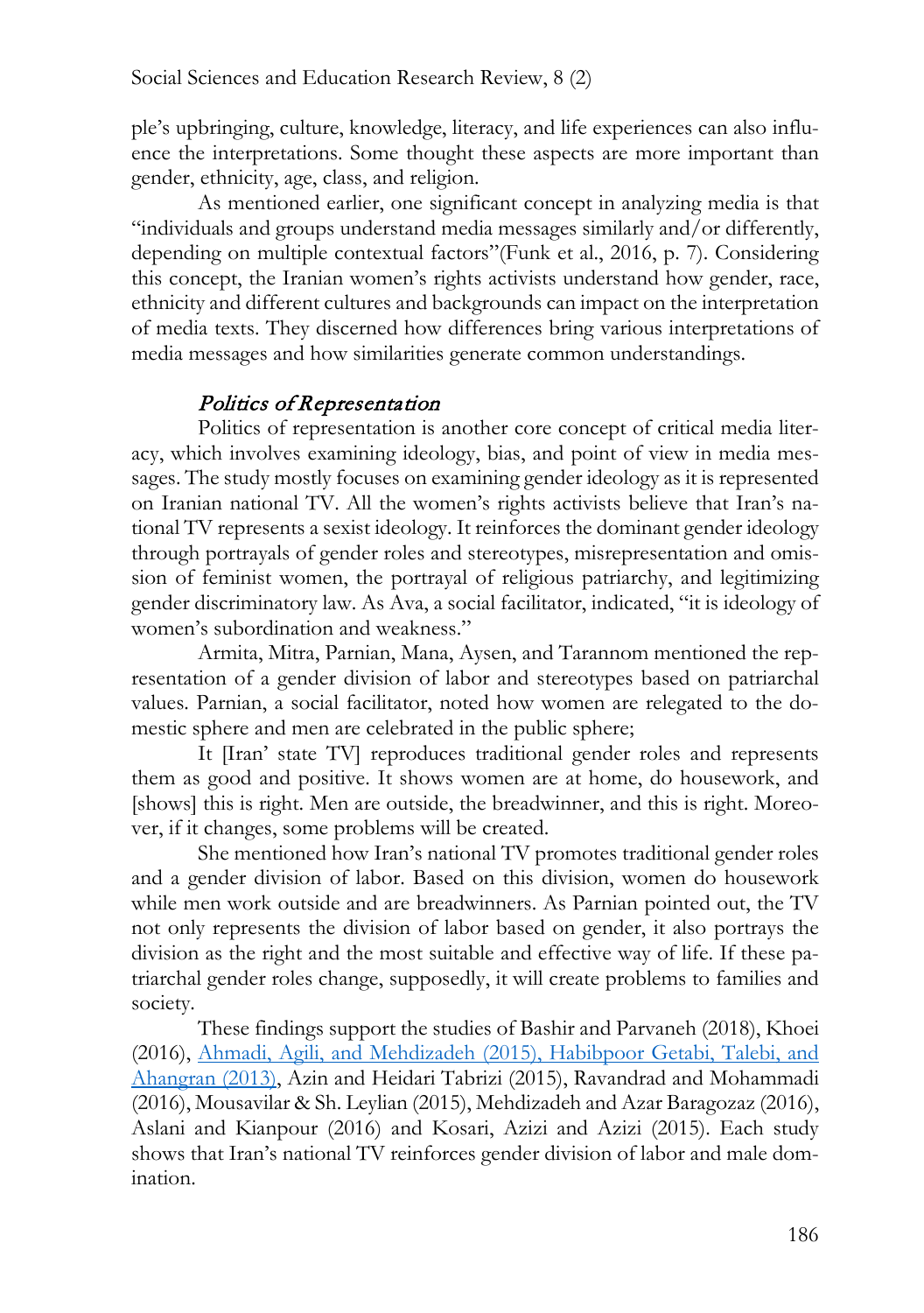Some of the women's rights activists, Arina, Armita, Tarrannom and Shafigeh, believed that gender ideology of Iran's national TV comes from Islamic ideology on gender which is patriarchy, and also comes from the Qur'an and the hadith in Islam. As Navabakhsh and Ghomi (2011) and Delap (2007) also demonstrate, in this ideology, good and acceptable women are represented as religious women.

According to Tarrannom, 34 years old, wearing hijab and caring about it is a part of this Islamic ideology about gender, which is represented on the national TV. "One part [of gender ideology] is religious value … and it promotes a special kind of hijab and clothing." On the one hand, the state TV represents good women as religious and veiled women; on the other hand, it depicts nonreligious women negatively. In this regard, Shafigeh, a social facilitator, remarked "[The gender ideology is portrayed] through representing good women with hijab and bad women without hijab…"

Armita, Arina, Taranom and Mana identified through misrepresentation of feminist women, the omission of women who reject male domination as other ways Iran's national TV tries to indoctrinate Iranian women with its sexist ideology. Armita, a social facilitator and researcher, explained the negative representation of feminist contrasts with the positive representation of traditional women. In this way, Iran's national TV promotes a sexist ideology:

A woman who is feminist or thinks about herself is bad. There are a bad one and a good one which tradition defines … and in the tradition, women may be educated, and even this [education for women] may be sanctified … . Still, a good woman is one who could take care of her family and work outside simultaneously, and a woman who only works is not a successful woman.

Armita pointed out, similar to Navabakhsh and Ghomi (2011) and Chanzanagh and Haghpors (2010), Iran's national TV tries to portray feminist women as selfish and only think about themselves. Armita mentioned how Iran's state TVs defines traditional women as good and acceptable. Although in the traditional belief women may be educated, their primary role is taking care of children and family. Those who work outside the home are not represented as successful women. As Damean (2010, p. 93) observes, "media manipulates women into rejecting the 'emancipated' model by portraying intelligent or successful women as deprived of family or personal life."

Mana and Mahnoosh asserted that the gender ideology of Iran's national TV precisely aligns with gender discriminatory law passed by the ruling group in Iran. Mahnoosh, a 38-year-old activist, stated that the system employs national TV for perpetuating and legitimizing gender politics, which are oppressive and discriminatory. As an example, according to Mahnoosh, gender politics of the dominant system support polygamy, and men have the right to marry more than one woman. The discrimination is enshrined in the law and supported by Iran's national TV via representing polygamy as good and pleasant. In the same way, hijab is a law and women should have full hijab, so TV series portrays the hijab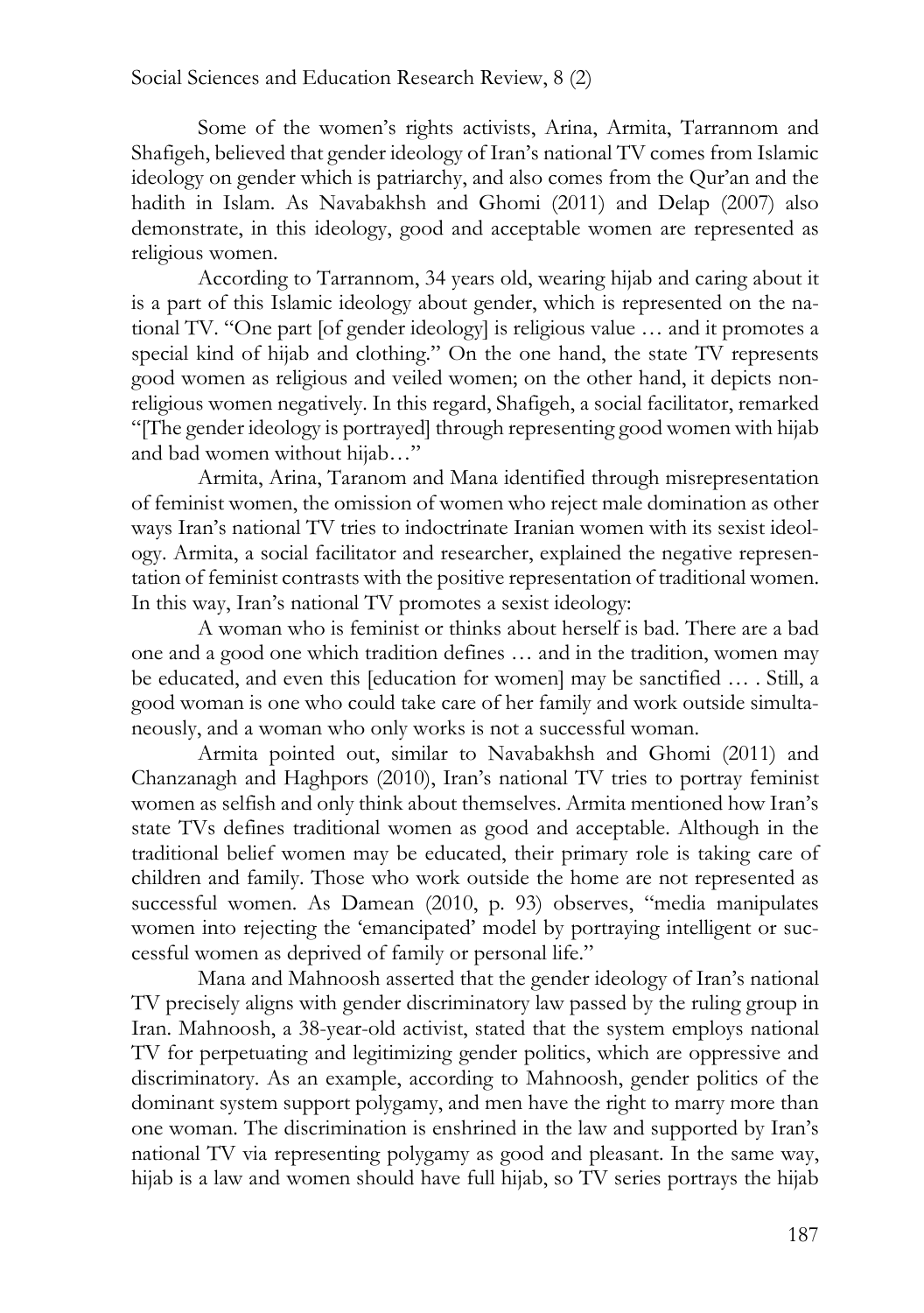as good and that everyone who does not care about it is not an acceptable person/woman.

Overall, according to the viewpoints of the Iranian women's rights activists, gender ideology of Iran's national TV is sexism. The ideology, as represented on the national TV, tries to portray gender division of labor and stereotypes in which women are best suited to a domestic role, while men are located in the public sphere. To reproduce and normalize its gender ideology, Iran's national TV misrepresents and omits women who are feminist and those who are successful in their career and their life, and resist patriarchal values. In contrast, women who are traditional and follow patriarchal conventions are depicted as good and acceptable. Besides, the gender ideology comes from Islamic ideology, in which women should wear the hijab and be religious; otherwise, they are not acceptable and decent women. They are good mothers, wives, and women as long as they are religious and covered. Non-religious women, however, cannot be kind and responsible mothers.

Regarding the findings, Iran's state TV, which is controlled by the dominant system works as an ideological state apparatus to legitimize and internalize gender discriminatory politics and male domination. Iranian women are imbued with patriarchal beliefs through gender ideology represented on the national TV. They are indoctrinated to believe that gender discrimination and inequality is natural, and it originates in their sex. As such, they may have internalized subordination and marginalization to the extent that they cannot change it.

When people, particularly Iranian women, are being socialized into patriarchy, not only they would avoid challenging discriminatory law, but would also cease demanding equality and rights. The dominant system uses oppressive representations of women not only to make gender discrimination (in law and society) acceptable but also to depict this repression as being in the best interest of women and make them happy and redemptive. By normalizing the dominant sexist beliefs and patriarchal values as common-sense assumptions, they are presented as reality and cannot be challenged.

## Media Motivation

Another core concept of critical media literacy is media motivation, in which "all media texts have a purpose (often commercial or governmental) that is shaped by the creators and/or systems within which they operate" (Funk et al., 2016, p. 7). According to the Iranian women's rights activists, Iran's national TV has three aims when showing TV dramas and commercials. The most important aim is to maintain the dominant ideology; another is entertaining people; the last one is an economic goal, to gain more money and benefit.

According to the views expressed by the Iranian women's rights activists, the most significant aim and goal of commercials and series on Iran's national TV is perpetuating and reinforcing the dominant ideology. Hora, a lawyer, Melina, a journalist, Anahita, a news reporter, and Armita, a researcher and social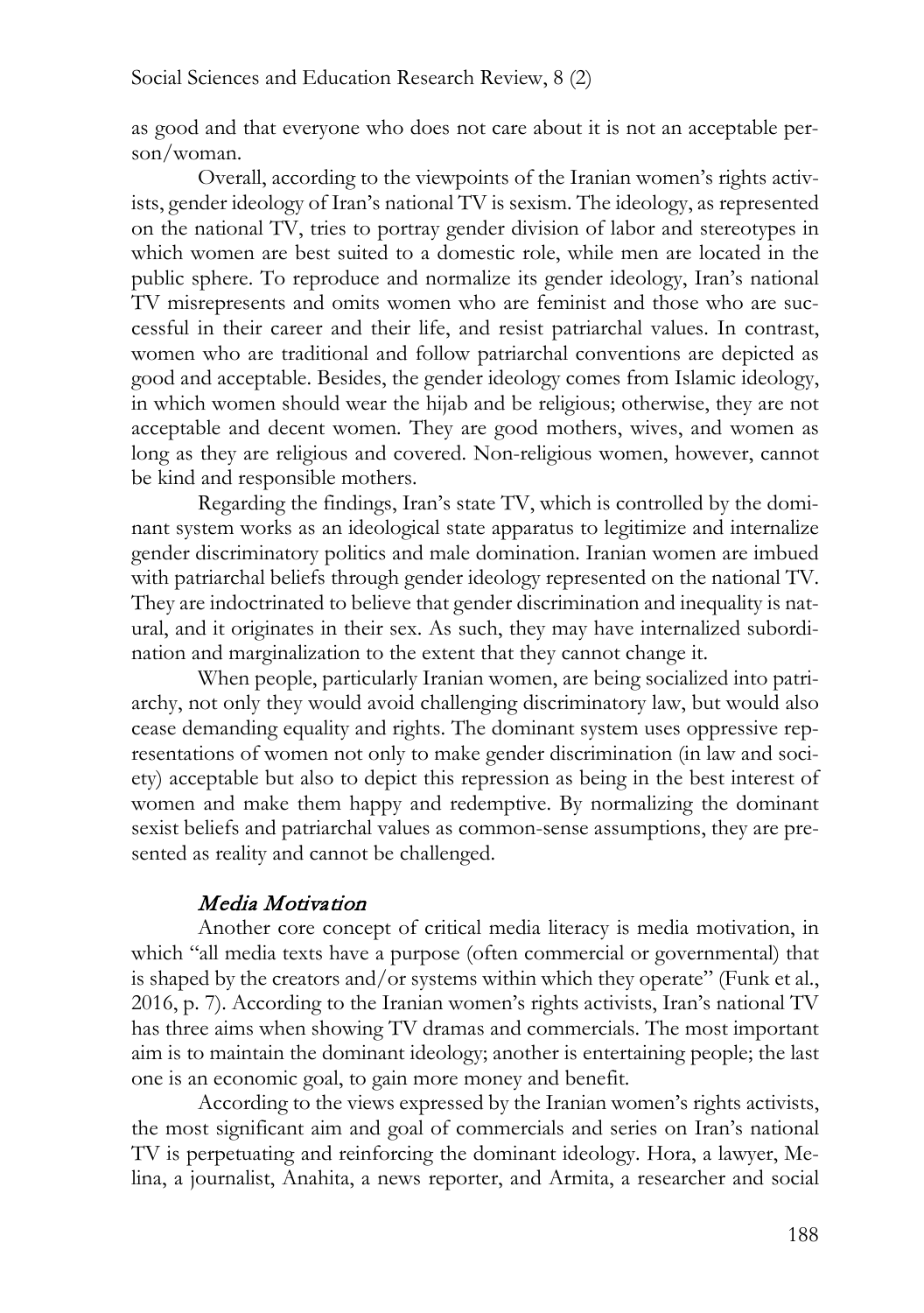facilitator, pointed to promoting and reinforcing the ideology of the dominant political system through TV series and commercials. In this regard, Melina, a journalist, said, "Overall, TV programs function to perpetuate the dominant ideology and maintain the sovereignty of the Islamic Republic of Iran."

An important ideology of Iran's political system is sexism, it was mentioned by Shafigeh, Diana, Mahnoosh, Kiana, Mana, Tarannom, and Mitra. Shafigeh, a social facilitator, indicated that: "They [the TV programs] send the message that women should stay at home, and their main goal is to be mothers…". Iran's national TV tries to perpetuate or legitimize its sexist ideology by consistently representing gender division of labor and stereotypes in which women are expected to stay at home, and their primary mission is to be a mother. In other words, the media carry on the dominant gender ideology through Iran's national TV series and commercials.

Some of the women's rights activists, Arina, Melina, Hora, and Aysan, pointed out that the national TV series and advertisements want to entertain audiences alongside disseminating dominant ideology. Aysan, a journalist, said: "In the series, people should be entertained and also be reminded of the dominant values." Aysan believed that TV series entertain people and transfer the dominant ideology to viewers at the same time. In other words, by entertaining people, Iran's national TV tries to disseminate and reinforce the dominant culture and ideology. Significantly, the more engaging and entertaining the production, the more people are exposed to the dominant ideology, which is the aim of the ruling group.

In addition to reinforcing dominant ideology and entertaining, the national TV also has an economic aim, earning money and benefit for its operation. Kiana, a 40-year-old activist, said the second goal of Iran's national TV series and advertisements is making money (the first aim is promoting patriarchy). Similarly, Parnian, a social facilitator, mentioned that the aim is both financial income and transferring its ideology: "One part is financial income, and another part is that the programs are tools to disseminate the state's ideology. "Social facilitator, Ava and Aysan, a journalist, also indicated the financial aim of Iran's national TV commercials and dramas.

In sum, the Iranian women's rights activists remarked that the aims of series and commercials are reproducing dominant ideology, gaining financial benefit, and entertaining. As the interview subjects are women's rights activists, based on their views, the most important ideology for TV series and commercials is sexism. Besides, Iran's national TV also has financial goals in showing dramas and advertisements. Entertaining people is also part of the purpose of programs while the TV transfers the dominant ideologies.

Regarding critical media literacy theory, all media texts have a purpose of gaining profit or/and power shaped by the creators and/or systems within which they operate (Share, Funk, & Kellner, 2016; Share et al., 2007). Through the critical analysis of media texts, people will see beyond basic purposes of informing,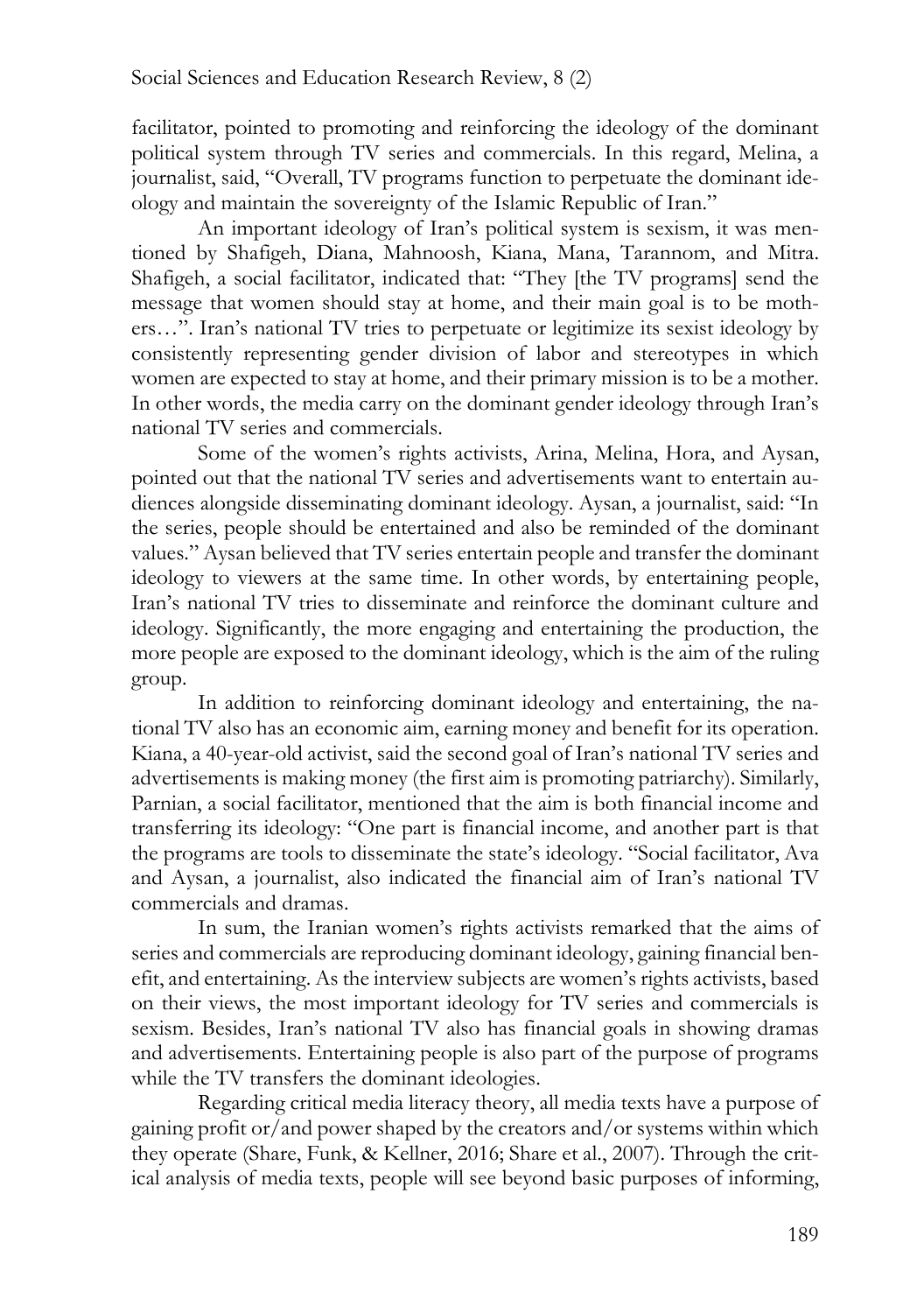persuading, and entertaining. The current findings also demonstrate that the Iranian women's rights activists understand that media, particularly Iran's national TV, has aims beyond just informing, persuading, and entertaining. Through its programs, the state TV, controlled by Iran's ruling group, tries to legitimize and perpetuate its ideologies, such as sexism, ethnicism, and its religious beliefs, values, and culture. Furthermore, it seeks to gain profit from TV programs. Even when the state TV wants to entertain Iranians, it reinforces the dominant group's ideology and culture.

# Social Justice

"Media culture is a terrain of struggle that perpetuates or challenges positive and/or negative ideas about people, groups, and issues — it is never neutral"(Kellner & Share, 2019, p. 8). Since media do not operate in isolation from the world around them, some people and groups benefit more than others from media messages because information and communication have impacts and influence in different contexts. In this regard, another core concept of critical analysis of media is social justice (Beach, Share, & Webb, 2017; Funk et al., 2016; Share & Mamikonyan, 2020), which considers how some groups are marginalized and subordinated by media representation, while others benefit.

Considering the concept, the Iranian women's rights activists believed that Iran's national TV programs could oppress women further by reinforcing gender stereotypes and roles. Mitra, a social facilitator, explained:

Some women in Iran do not have financial independence, and TV series reinforces this by representing women should not work outside, or if they do, they will be deceived … . It means that society is not safe, then women should not work …

Mitra explained how Iranian national TV perpetuates women's financial dependency by telling them that outside the home is unsafe. It is better to stay at home for their safety and take care of the family. The gender role sends the message to Iranian women that they have no chance of successfully changing their prescribed role as housewives and mothers.

Shafigeh, 32 years old, and Diana, 38 years old, also pointed out that through teaching gender roles, the TV programs subordinate women further. Similarly, Melina, Mana, Tarannom, Anahita, Ava, Armita, and Kiana mentioned that portraying gender roles and stereotypes institutionalize discriminatory views on gender and marginalize Iranian women. By sanctifying some roles, like mothering, Iran's national TV institutionalizes gender discrimination and patriarchy in Iran's society. It creates obstacles for those who do not conform to dominant gender roles.

Mahnoosh, 38 years old, expressed that if women do not follow the gender roles represented and reproduced by Iran's national TV, they are blamed and teased by people and are not considered good and acceptable women. Women are not only indoctrinated to perform femininity consistent with what they see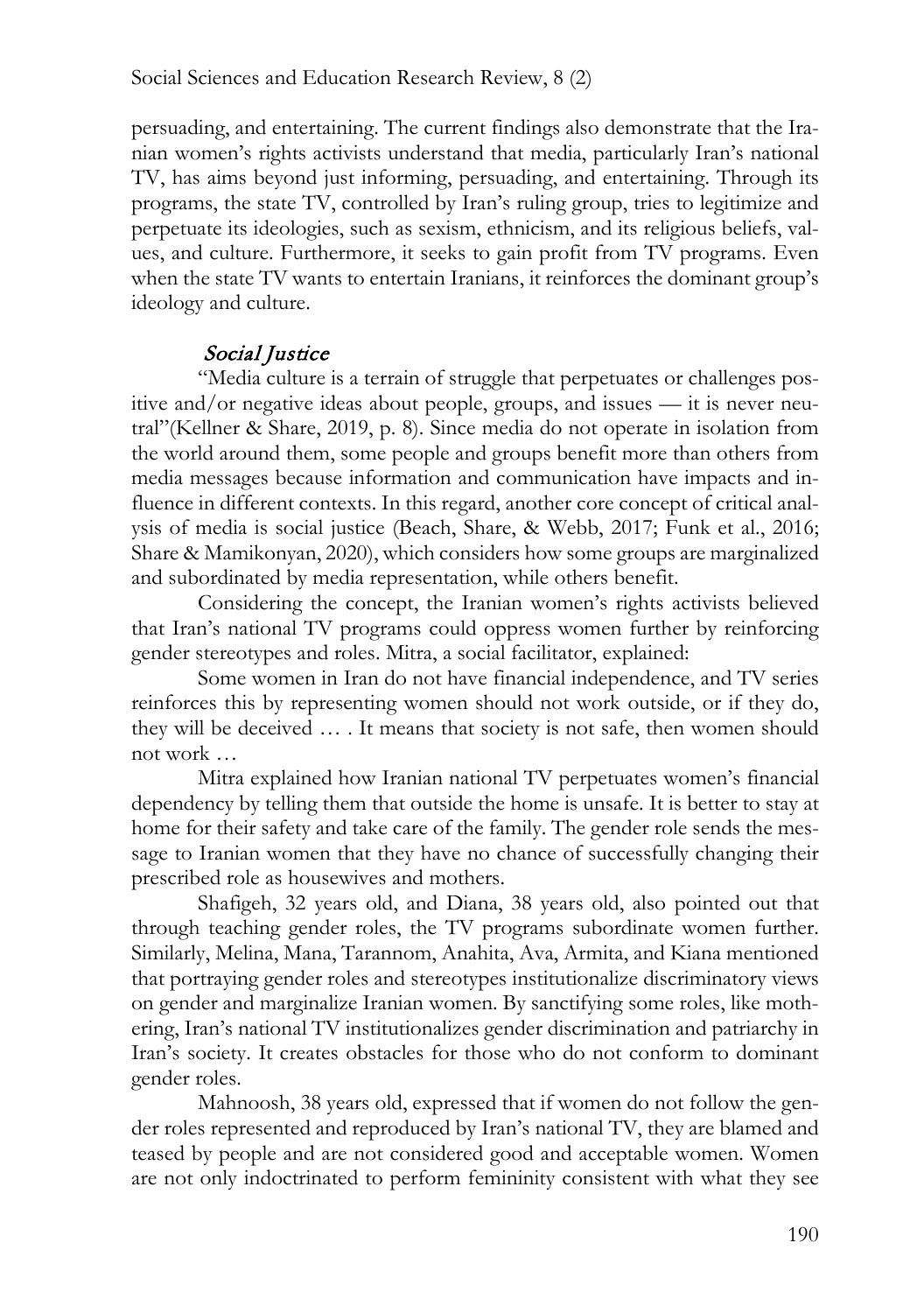on TV; they are also forced to be like typical versions of their gender because of social pressure. Then they oppress themselves by ignoring their own needs and following the dominant gender roles and stereotypes.

In addition to the above ways Iran's national TV marginalizes Iranian women, Mahnoosh and Aysen argued that omission, negative portrayal, and misrepresentation of women are at odds with the dominant sexist ideology also subordinate Iranian women further. Mahnoosh, an organization officer, stated:

Women who want their rights are portrayed as aggressive [in the TV]. They [are represented as women who] ignore their family … .Those representations are negative and dark. In general, the word "feminist" has never been used positively … .Then, that representation becomes society's opinion about feminists and women's rights defenders… .

Chanzanagh and Haghpors (2010) and Navabakhsh and Ghomi (2011) also demonstrate how Iran's national TV represents women who struggle for their rights as aggressive and do not care about their families. Then those negative representations form Iranians' opinions about feminism and rejecting feminism. In other words, Iran's national TV manipulates women to reject those who are emancipated by portraying feminists as being deprived of family and personal life and as aggressive and unsuccessful. When feminist thought is not acceptable for society, then the dominant representations of femininity and masculinity will be the only way of being a man and woman in the community.

Arina, 54 years old, Hora, a lawyer, stated that by representing women only in traditional gender roles, the TV intends women to think media representation are natural and right, as a result; women not to be an agent for transforming inequality and injustice.

Overall, Iran's national TV marginalize Iranian women by representing gender role and stereotypes. By portraying an image of what makes a good woman, TV programming teaches women how to be acceptable and brings social pressure, which forces them to behave based on that pattern. Otherwise, they are considered strange and are "othered." Furthermore, omission, and negative representations of feminists and women who do not accept the dominant gender role and stereotypes, the TV manipulates women to reject emancipation and marginalize them.

#### **Conclusion**

As mentioned earlier, media play an important role in shaping Iranian women's identity and perpetuating dominant sexist ideology. Despite this fact, there is little concern and research on critical analysis of media texts and messages among Iranian women. The current research expands the literature by studying how Iranian women's rights activists perceive the core concepts of critical media literacy. The study's findings reveal that the Iranian women's rights activists understand the core concepts of critical media literacy except for one, the techniques of representation.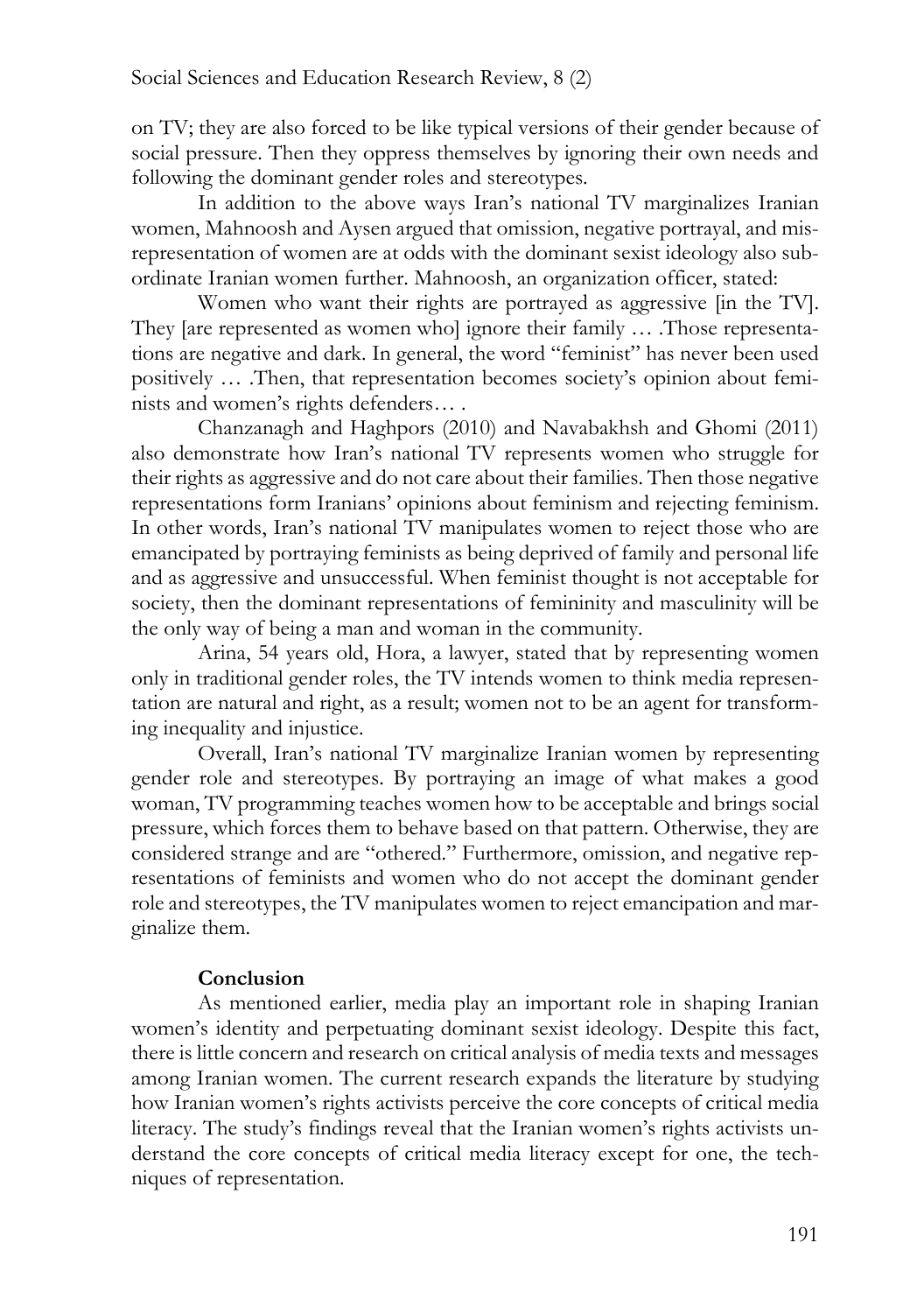Iranian women's rights activists believed that media, particularly Iran's national TV, do not show reality because of its own interests in gaining money, maintaining power, and promoting the dominant gender ideology and patriarchy. They understand that media messages are not neutral or transparent, nor do they present objective reality, but only a selection of reality. Often, they actively construct reality. Besides, the women's rights activists did not have enough knowledge of media languages and techniques using in media products. As a result, they did not discern how Iran's state TV could subordinate women further by employing different techniques and languages.

According to the viewpoints of the Iranian women's rights activists, gender, ethnicity, class, religion, and people's awareness, upbringing situation, culture, knowledge, literacy, and life experiences can affect the interpretation of media messages.

Regarding the concepts of representation politics, the women's rights activists think the gender ideology of Iran's national TV is sexism. The TV transfers the dominant sexist ideology by representing gender stereotypes and roles and negative and misrepresentations of feminists and women who do not follow patriarchal values. Some believe that the gender ideology is religious patriarchy, and it follows Islamic values such as the hijab.

With respect to media motivation, the aims of Iran's national TV series and commercials are to perpetuate the dominant ideologies, such as sexism, gaining benefit, and providing entertainment. Regarding the last concept, social justice, they discerned the harmful effects that media could have on marginalizing women through oppressive representations of gender. Via legitimizing and normalizing the current gender relation and structures in media texts, the media further subordinate Iranian women.

While the findings indicate that Iranian women's rights activists know about the five core concepts of critical media literacy, it cannot conclude that the activists practically incorporate the concepts into their critical analyzes of media messages. There is a gap in if and how the core concepts are deployed when they analyze media materials. Thus, future research could investigate how these core concepts are used when they analyze media materials.

#### **References**

Ahmadi, S., Agili, S. V., & Mehdizadeh, S. M. (2015). Semiotic analysis of gender identity in TV. *Women in Culture and Art, 7*(1), 1-16.

Alvermann, D. E., & Hagood, M. C. (2000). Critical media literacy: Research, theory, and practice in "New Times". *The Journal of educational research, 93*(3), 193-205.

Bahmani , L., & Bostani, D. (2015). Media literacy and consumerism ( among women in Shiraz) *Social Depelopment, 10*(1), 187-212.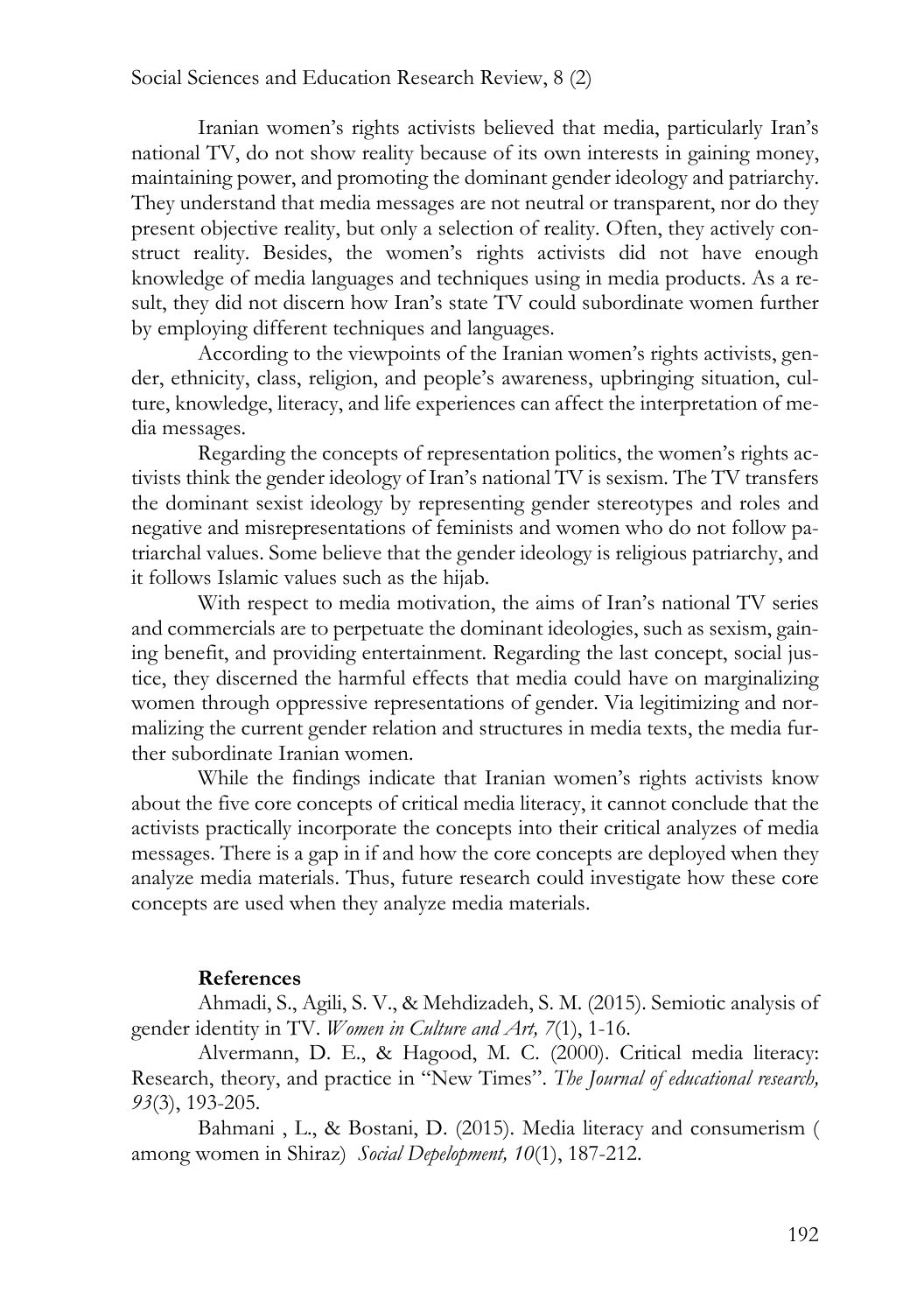Bashir, H., & Parvaneh, S. (2018). Discourse analysis in "*Capital 4* TV series": representation of conflict in traditional role and social role of Iranian woman. *Woman in Culture and Art, 10*(1), 75-95.

Beach, R., Share, J., & Webb, A. (2017). *Teaching Climate Change to Adolescents: Reading, Writing, and Making a Difference*. New York: Taylor & Francis.

Carter, C., & Steiner, L. (2003). *Critical readings: Media and gender*: McGraw-Hill Education (UK).

Chanzanagh, H. E., & Haghpors, M. (2010). Television and gender ideology training in Iran: a case-study of a popular TV drama in Iran. *Procedia-Social and Behavioral Sciences, 9*, 1918-1921.

Creswell, J. W. (2012). *Educational research: Planning, conducting, and evaluating quantitative and qualitative research*. Boston: Pearson.

Creswell, J. W., & Clark, V. L. P. (2017). *Designing and conducting mixed methods research*: Sage publications.

Durham, M. G., & Kellner, D. M. (2009). *Media and cultural studies: Keyworks*. Malden: Blackwell.

Engstrom, E., & Beliveau, R. (2021). *Gramsci and Media Literacy: Critically Thinking about TV and the Movies*. London: Lexington Books.

Fazaeli, R. (2016). *Islamic Feminisms: Rights and Interpretations Across Generations in Iran*. New York: Routledge.

Fazelian Dehkordi, M., & Mohammadi, A. (2017). The effect of media literacy on consumption of cultural products focused on processing and analyzing of media messages. *Quarterly Journal of Sicentific Research of Women and Society, 7*(28), 51-90.

Funk, S., Kellner, D., & Share, J. (2016). Critical media literacy as transformative pedagogy. In M. Yildiz & J. Keengwe (Eds.), *Handbook of research on media literacy in the digital age* (pp. 1-30). Hershey PA: IGI Global.

Habibpoor Getabi, K., Talebi, S., & Ahangran, M. (2013). Representation of women 's occoupation and its role in family in TV series. *life Style Studies, 2*(3), 104-169.

Hammer, R. (2009). This won't be on the final: Reflections on teaching critical media literacy. In R. Hammer & D. Kellner (Eds.), *Media/cultural studies: Critical approaches* (pp. 164-193). New York: Peter Lang Publishing.

Harding, S. G. (2004). *The feminist standpoint theory reader: Intellectual and political controversies*. London: Routledge.

Iyer, R., & Luke, C. (2011). Gender representations in the media and the importance of critical media literacy. In T. Steven, G. Bernardo P, H. Annette, B. G. Mary, & P. Price (Eds.), *Handbook of research in the social foundations of education* (pp. 434-449). New York: Taylor and Francis.

Kellner, D., & Share, J. (2005). Toward critical media literacy: Core concepts, debates, organizations, and policy. *Discourse: Studies in the Cultural Politics of Education, 26*(3), 369-386.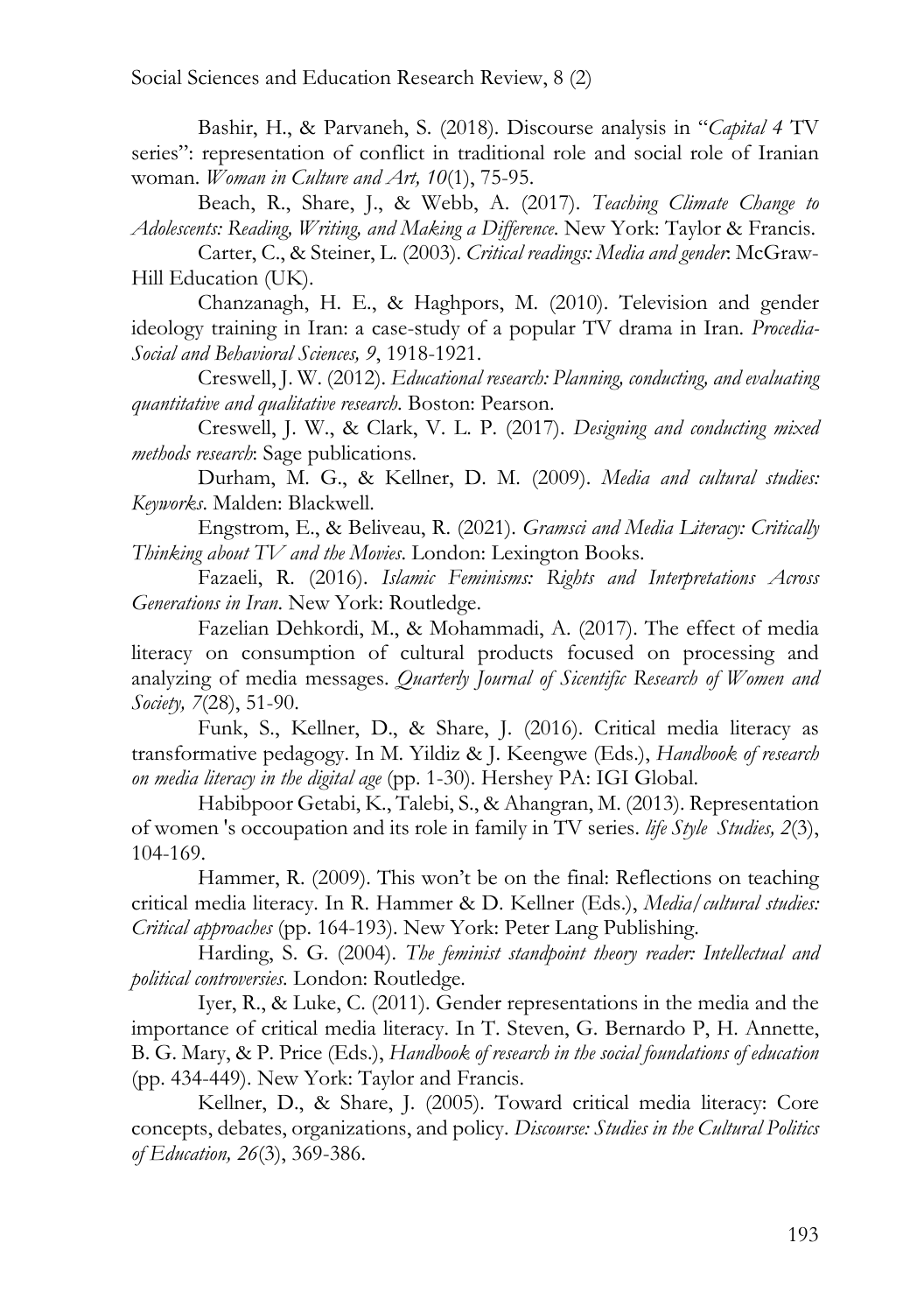Kellner, D., & Share, J. (2007a). Critical media literacy, democracy, and the reconstruction of education. *Media literacy: A reader*, 3-23.

Kellner, D., & Share, J. (2007b). Critical media literacy, democracy, and the reconstruction of education. In D. P. Macedo & S. R. Steinberg (Eds.), *Media literacy: A reader* (pp. 3-23). New York: Peter Lang

Kellner, D., & Share, J. (2009). Critical media education and radical democracy. In M. W. Apple , W. Au, & L. Armando Gandin (Eds.), *The Routledge International Handbook of Critical Education* (pp. 281-295). New York: Routledge.

Kellner, D., & Share, J. (2019). *The critical media literacy guide: Engaging media and transforming education*: Brill.

Khazir, Z., Dehdari, T., Majdabad, M. M., & Tehrani, S. P. (2016). Psychological aspects of cosmetic surgery among females: A media literacy training intervention. *Global journal of health science, 8*(2), 35.

Khoei, S. M. M. (2016). *The Articulation of Hegemonic Power through Television: Islamic Republic's Discourses regarding Iranian Everyday Life.* (Unpublished doctoral dissertation), SOAS University of London, London.

Kincheloe, J. L., & Steinberg, S. R. (1995). Introduction. In P. McLaren, R. Hammer, D. Sholle, & S. S. Reilly (Eds.), *Rethinking Media Literacy: A Critical Pedagogy of Representation.*New York: Peter Lang

Luke, C. (2003). Reading gender and culture in media discourses and texts. In G. Bull & M. Anstey (Eds.), *The literacy lexicon* (pp. 196-208). Sydney: Prentice-Hall.

Mason, J. (2002). *Qualitative researching*. London: Sage.

Montazerghaeim, M., & Sahabn Kasegar, M. (2015). Critical media literacy and cyber activity of women in Iran. *Jounal Cultural Studies and Communication, 11*(40), 186-230.

Murray, S. C. (2014). *The deceptions of powerful female roles: A feminist critique of homeland.* (Unpublished bachelor project), California Polytechnic State University, California.

Narayan, U. (2004). The project of feminist epistemology: Perspectives from a nonwestern feminist. *The feminist standpoint theory reader: Intellectual and political controversies*, 213-224.

Navabakhsh, M., & Ghomi, S. B. (2011). Representation of women's role in Iranian TV series. *Journal of American Science, 7*(4), 170-173.

Rahmani, M. (2016). Women satus in Turkish series. Retrieved from https://bidarzani.com ( February 1, 2016)

Rostami-Povey, E. (2013). The Women's Movement in Its Historichal Context. In E. Rostami-Povey & T. Povey (Eds.), *Women, Power and Politics in 21st Century Iran* (pp. 17-33). Farnham: Ashgate Publishing.

Share, J. (2009). *Media literacy is elementary: Teaching youth to critically read and create media*. New York: Peter Lang.

Share, J., Funk, S., & Kellner, D. (2016). Critical Media Literacy framework. Retrieved from https://www.researchgate.net ( November 5 )